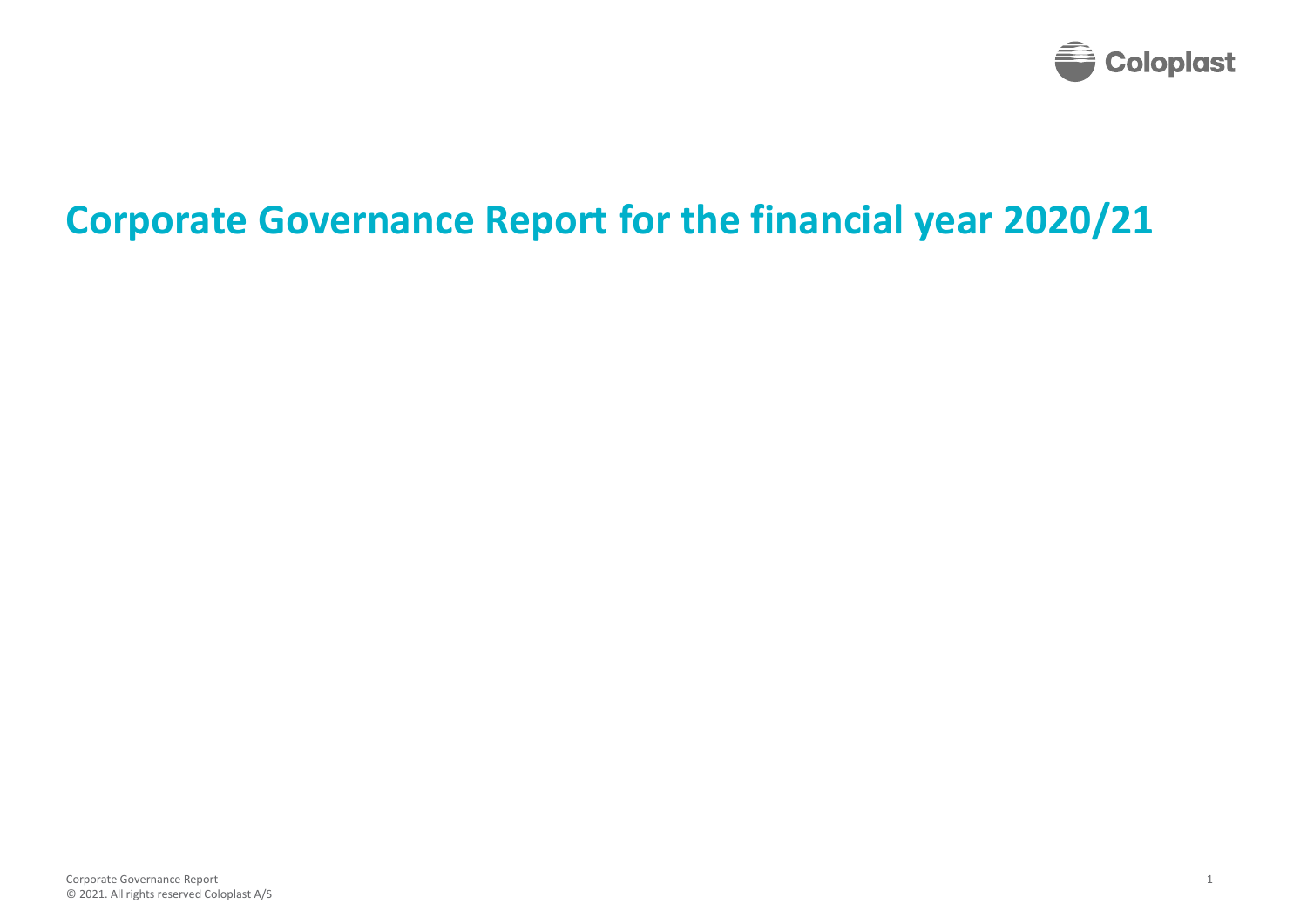

This Corporate Governance Report, including the description on internal controls and risk management systems in relation to the financial reporting process, for Coloplast A/S has been prepared pursuant to s. 107(b) of the Danish Financial Statements Act and forms an integral part of the Management's report in Coloplast A/S' Annual Report for the financial year 2020/21. Coloplast A/S is subject to the recommendations on corporate governance, which are available at the website of the Committee on Corporate Governance[, www.corporategovernance.dk.](https://corporategovernance.dk/) From the financial year 2021/22, Coloplast A/S will report on the new set of corporate governance recommendations published on 2 December 2020 which apply for financial years starting 1 January 2021 or later.

### **Internal controls and risk management systems in relation to the financial reporting process**

#### **Purpose**

The purpose of Coloplast's internal controls and risk management systems in relation to the yearly and interim financial reporting process is to ensure that the internal and external financial statements are presented in accordance with International Financial Reporting Standards as adopted by the EU and further requirements in the Danish Financial Statements Act, and for such internal control as Management determines is necessary to enable the preparation of financial statements that are free from material misstatement, whether due to fraud or error.

The Company's established internal control and risk management systems ensure that material errors or irregularities in the financial statements are identified and corrected but provides no absolute assurance that all errors are detected and corrected.

The internal control and risk management systems comprise the following areas:

- Control environment
- Risk assessment
- Control activities
- Information and communication
- **Monitoring**

#### **Control environment**

The Board of Directors has set up an audit committee that will assist the Board of Directors in, among other things, supervising the yearly and interim financial reporting process and the efficiency of the company's internal control and risk management systems. The audit committee works preparatory in relation to the Board of Directors' assessment of the internal control systems and provides recommendations and assessments to the Board of Directors.

The Executive Leadership Team is responsible for maintaining efficient internal controls and risk management systems. The Executive Leadership Team has implemented the controls necessary to identify potential risks and address these in relation to financial reporting.

The composition of the Board of Directors and the Executive Leadership Team ensures the relevant competencies with respect to internal controls and risk management in relation to the financial reporting process.

Powers and responsibilities are defined in the Board of Directors' instructions to the Executive Leadership Team. The responsible functions at Coloplast issue guidelines and monitor the application of all policies and procedures. Coloplast's accounting policies are set out in the Coloplast financial reporting manual, which is available to all employees. The organisational structure and the internal guidelines combined with laws and other regulations to make up the control environment.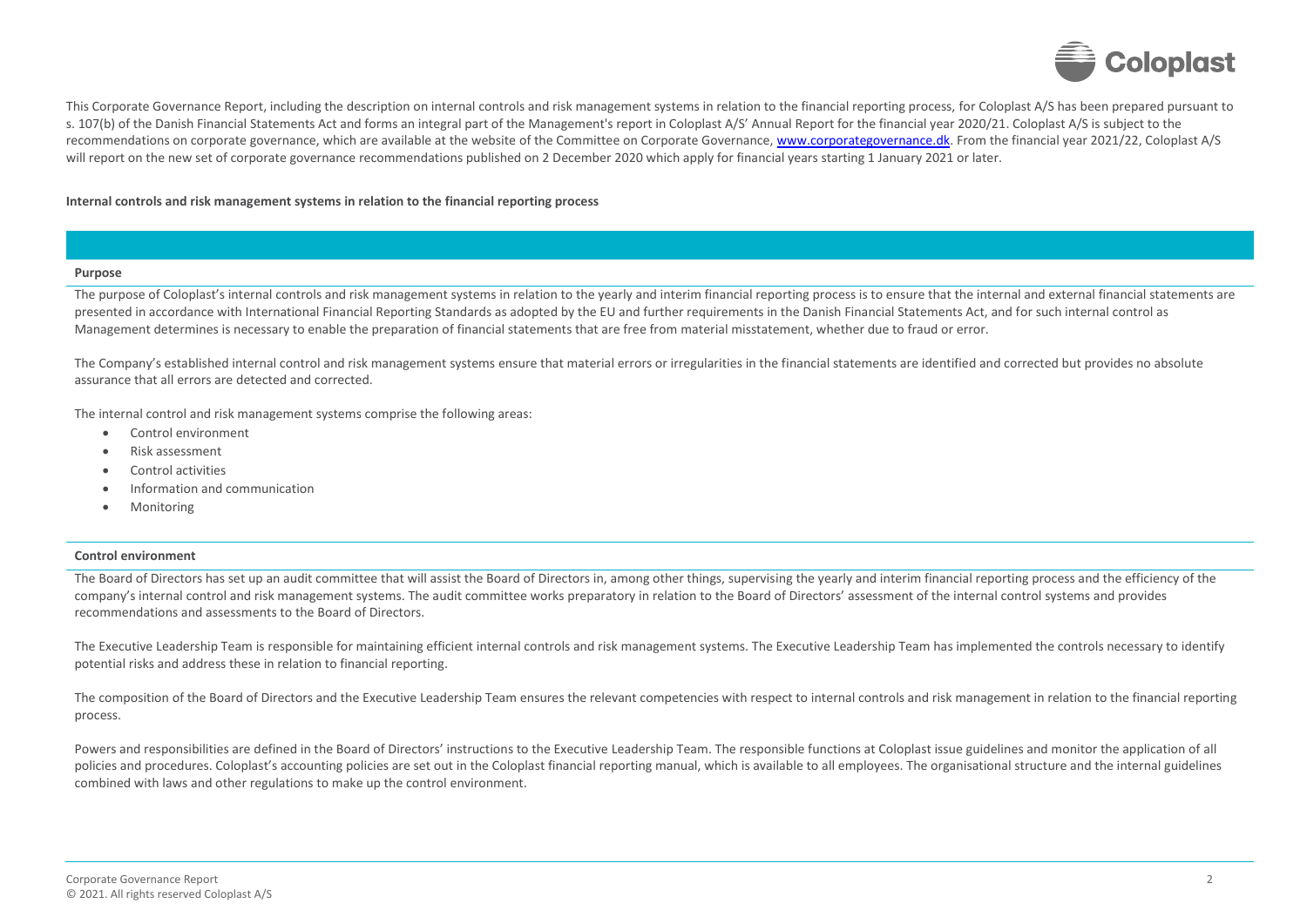

#### **Risk assessment**

On a quarterly basis, the Board of Directors and the Executive Leadership Team assess risks that Coloplast is exposed to, including risks related to the yearly and interim financial reporting.

For more information on risk management at Coloplast, go to Corporate Governance on the Coloplas[t website.](https://www.coloplast.com/Investor-Relations/Corporate-Governance/)

The audit committee reviews certain high-risk areas at least once a year, including the following:

- Significant accounting estimates
- Material changes to the accounting policies

At least once a year, the audit committee reviews the current internal controls to consider whether they are effective in relation to the risks identified in the financial reporting process.

#### **Control activities**

The global corporate finance skills are reviewed on an ongoing basis in order to ensure an appropriate and satisfactory control environment.

A clearly defined organisational structure has been set up, in which all-regional finance and IT functions report to the company's CFO. Central controlling functions of the Corporate Finance department, reporting to the company's CFO, are responsible for controlling the financial reporting from the parent company and the subsidiaries.

Coloplast has introduced standards for the internal controls relating to the yearly and interim financial reporting. These standards are intended to ensure a certain minimum level of internal controls in Coloplast companies, thus making the control environment more efficient. The internal control standards are focused on segregation of duties and on detective and preventive controls. Coloplast's companies are subject to ongoing controls from a central unit of the Corporate Finance department in order to ensure an appropriate control environment.

#### **Information and communication**

Coloplast's financial reporting manual and other reporting instructions, including account-entry instructions as well as policies for credit-granting and capital expenditure, are updated on a regular basis and are available at the Coloplast intranet, where they can be accessed by all employees.

Any major changes to the above are reported in writing to all financial reporting managers.

A global committee has been set up with all finance functions represented. This committee keeps its members informed about all developments in relation to finance at Coloplast. The committee holds about three meetings per year.

#### **Monitoring**

Reporting from subsidiaries is controlled on an ongoing basis and procedures have been established for control and testing of such reporting. Procedures have also been set up to ensure that any errors are communicated to and corrected by the reporting subsidiaries.

The internal controls are subject to ongoing reviews, including in connection with the regular control inspections at subsidiaries conducted by a central unit of the Corporate Finance department. Conclusions from these reviews are submitted to the Executive Leadership Team, the audit committee and the independent auditors.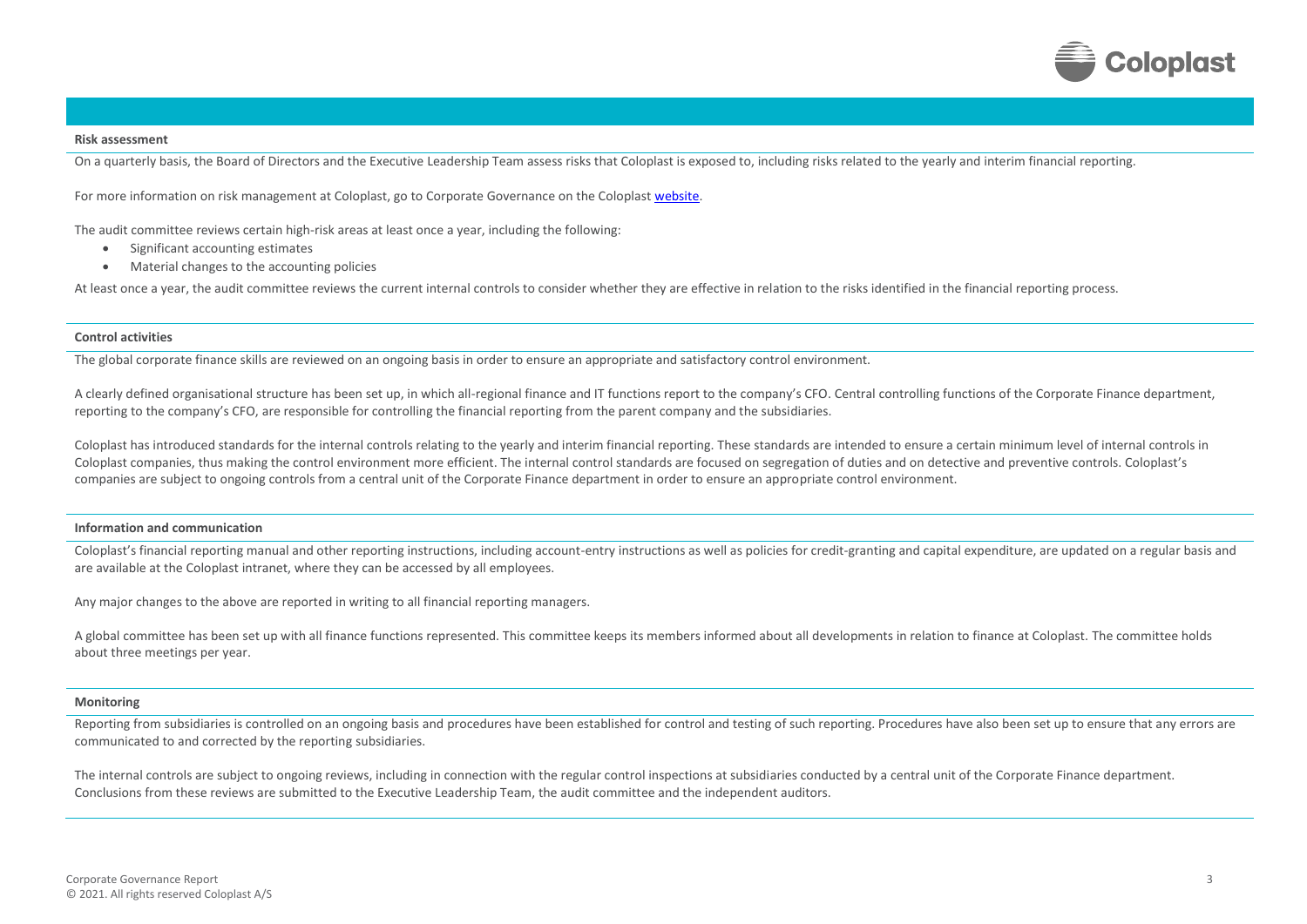

Coloplast's internal yearly and interim financial reporting ensures an effective process to monitor the company's financial results, making it possible to identify and correct any errors or omissions. The monthly financial reporting from the respective subsidiaries is analysed and monitored by the Corporate Finance department in order to identify any weaknesses in the internal controls, failures to comply with procedures and the financial reporting manual, etc. Each subsidiary's General Manager and Financial Reporting Manager declare on a quarterly basis that their financial reporting complies with the current rules at Coloplast.

The audit committee follows up to ensure that any internal control weaknesses are eliminated and that any errors or omissions in the financial statements identified and reported by the auditors are corrected, including that controls or procedures are implemented to prevent such errors or omissions.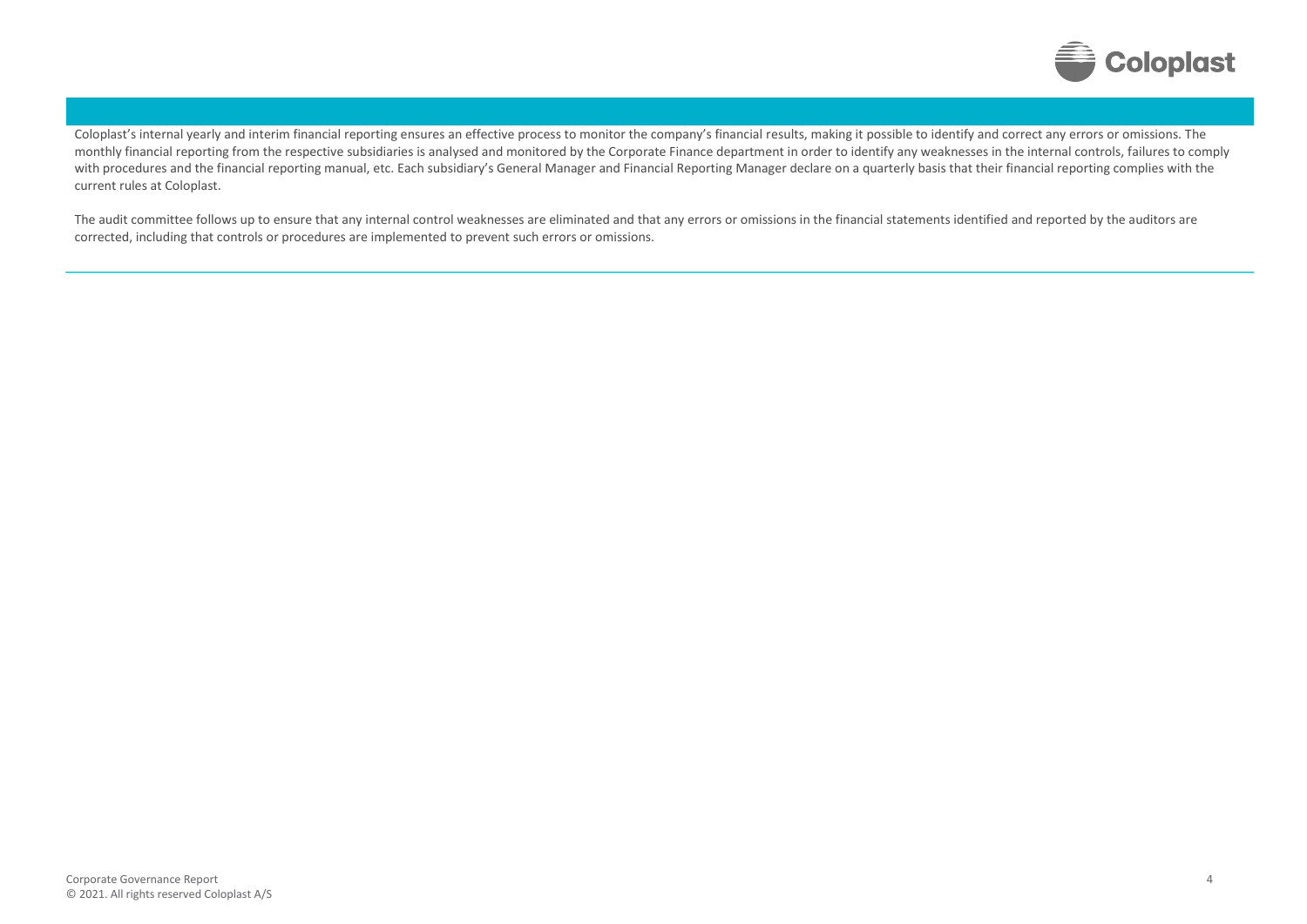

## **Corporate Governance Report**

| <b>Recommendation</b>                                                                                                                                                                                                                                                                  | The company<br><b>complies</b> | The company<br>partly complies | The company<br>does not<br>comply | Reasons for compliance / part compliance / non-compliance with the<br>recommendation                                                                                                                                                                                                                                                                                                    |
|----------------------------------------------------------------------------------------------------------------------------------------------------------------------------------------------------------------------------------------------------------------------------------------|--------------------------------|--------------------------------|-----------------------------------|-----------------------------------------------------------------------------------------------------------------------------------------------------------------------------------------------------------------------------------------------------------------------------------------------------------------------------------------------------------------------------------------|
| 1. Communication and interaction by the company with its investors and other stakeholders                                                                                                                                                                                              |                                |                                |                                   |                                                                                                                                                                                                                                                                                                                                                                                         |
| 1.1. Dialogue between company, shareholders and other stakeholders                                                                                                                                                                                                                     |                                |                                |                                   |                                                                                                                                                                                                                                                                                                                                                                                         |
| 1.1.1. The Committee recommends that the board of directors ensure<br>ongoing dialogue between the company and its shareholders, so that<br>the shareholders gain relevant insight into the company and in order<br>for the board of directors to be aware of the shareholders' views, | $\mathbf x$                    |                                |                                   | Coloplast communicates with its shareholders by telephone, email,<br>through annual reporting, company announcements, the corporate<br>website and at general meetings and investor meetings which may be in<br>person or by telephone.                                                                                                                                                 |
| interests and opinions in respect to the company.                                                                                                                                                                                                                                      |                                |                                |                                   | General meetings are broadcasted live in Danish and English on the<br>corporate website.                                                                                                                                                                                                                                                                                                |
|                                                                                                                                                                                                                                                                                        |                                |                                |                                   | A policy has been established on communicating information to<br>shareholders and investors. According to this policy, the Executive<br>Leadership Team and Investor Relations are responsible for the flow of<br>information pursuant to guidelines set out by the Board of Directors. The<br>communication takes into account the rules laid down by Nasdaq<br>Copenhagen comprising: |
|                                                                                                                                                                                                                                                                                        |                                |                                |                                   | Full-year and interim financial statements and the annual report.<br>Replies to inquiries from analysts, investors and shareholders.<br>Site visits by investors and analysts.<br>Visits with Danish and foreign investors.<br>Capital markets days for analysts and investors.<br>Conference calls in connection with the release of financial<br>statements.                          |
|                                                                                                                                                                                                                                                                                        |                                |                                |                                   | Investor Relations section on the corporate website.<br>$\bullet$<br>Information<br>Coloplast has adopted a general communication policy as well as a<br>number of other policies relating to the company's stakeholders.                                                                                                                                                               |
|                                                                                                                                                                                                                                                                                        |                                |                                |                                   | Coloplast complies with the rules laid down by Nasdaq Copenhagen<br>regarding duty to disclose information through company announcements,<br>interim financial statements and annual reports.                                                                                                                                                                                           |
|                                                                                                                                                                                                                                                                                        |                                |                                |                                   | The consolidated financial statements for the Coloplast Group are<br>presented on a regular basis to analysts, investors and the press. The<br>Executive Leadership Team takes part in a number of meetings<br>concerning the Group's financial statements with its stakeholders,<br>primarily employees, shareholders and analysts.                                                    |
|                                                                                                                                                                                                                                                                                        |                                |                                |                                   | Publications on the corporate website are available in Danish and English.                                                                                                                                                                                                                                                                                                              |
| Corporate Governance Report<br>© 2021. All rights reserved Coloplast A/S                                                                                                                                                                                                               |                                |                                |                                   | 5                                                                                                                                                                                                                                                                                                                                                                                       |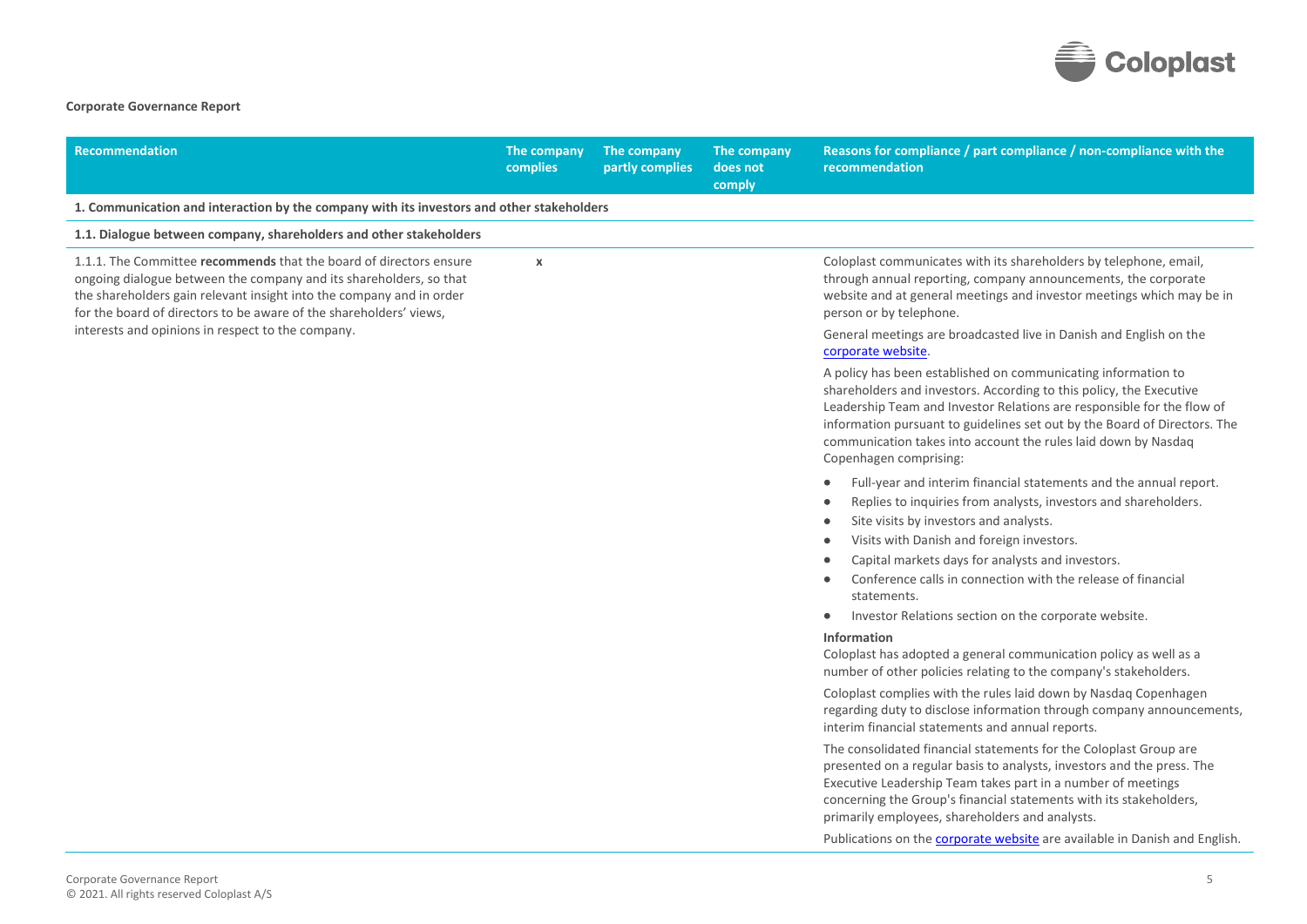

| <b>Recommendation</b>                                                                                                                                                                                                                                                                  | The company<br>complies | The company<br>partly complies | The company<br>does not<br>comply | Reasons for compliance / part compliance / non-compliance with the<br>recommendation                                                                                                                                                                                                                                                                                                                                         |
|----------------------------------------------------------------------------------------------------------------------------------------------------------------------------------------------------------------------------------------------------------------------------------------|-------------------------|--------------------------------|-----------------------------------|------------------------------------------------------------------------------------------------------------------------------------------------------------------------------------------------------------------------------------------------------------------------------------------------------------------------------------------------------------------------------------------------------------------------------|
| 1.1.2. The Committee recommends that the board of directors adopt<br>policies on the company's relationship with its stakeholders, including<br>shareholders and that the board of directors ensure that the interests<br>of the stakeholders are respected in accordance with company | X                       |                                |                                   | <b>Policy</b><br>Coloplast has adopted and published a policy which describes its<br>relationship with its stakeholders through its Mission, Vision and Value<br>statements.                                                                                                                                                                                                                                                 |
| policies.                                                                                                                                                                                                                                                                              |                         |                                |                                   | The role of the stakeholders<br>Coloplast's products are supplied through dealers or hospitals or directly<br>to end users. The trend is towards more direct contact with end users.                                                                                                                                                                                                                                         |
|                                                                                                                                                                                                                                                                                        |                         |                                |                                   | No matter how the products are supplied, Coloplast wishes to form the<br>closest possible relationship with its customers in order to enhance value<br>creation. The needs and expectations of the customers change over time<br>and Coloplast must constantly be ready to change with them. Healthcare<br>professionals and end users are involved in the development of new<br>products and services on an on-going basis. |
|                                                                                                                                                                                                                                                                                        |                         |                                |                                   | Each employee's personal and professional development is important to<br>the continued growth of Coloplast. The requirements to adaptability,<br>knowledge-sharing and training are increasing, giving the employees<br>greater independence and a more varied workday. Coloplast wishes to<br>attract and retain people who thrive in a dynamic environment and who<br>consider their employment as a learning process.     |
|                                                                                                                                                                                                                                                                                        |                         |                                |                                   | Coloplast takes active responsibility for contributing to a sustainable<br>development.                                                                                                                                                                                                                                                                                                                                      |
|                                                                                                                                                                                                                                                                                        |                         |                                |                                   | Coloplast wishes to contribute to an improved quality of life for the users<br>of the company's products and services.                                                                                                                                                                                                                                                                                                       |
|                                                                                                                                                                                                                                                                                        |                         |                                |                                   | Coloplast's initiative on corporate responsibility, its contributions to<br>society through taxes and duties, environmental management and<br>partnerships with educational institutions all add to the overall societal<br>value creation. Coloplast has prepared a tax policy which is available on<br>the corporate website.                                                                                              |
|                                                                                                                                                                                                                                                                                        |                         |                                |                                   | An integral part of Coloplast's management philosophy is to ensure<br>balanced value creation for the company's stakeholders, both short- and<br>long-term. The Executive Leadership Team believes that such balance will<br>also maximise value generation for the shareholders.                                                                                                                                            |
| 1.1.3. The Committee recommends that the company publish<br>quarterly reports.                                                                                                                                                                                                         | $\pmb{\mathsf{x}}$      |                                |                                   | Coloplast releases quarterly reports which are published through Nasdaq<br>Copenhagen. These reports are also available on the corporate website.                                                                                                                                                                                                                                                                            |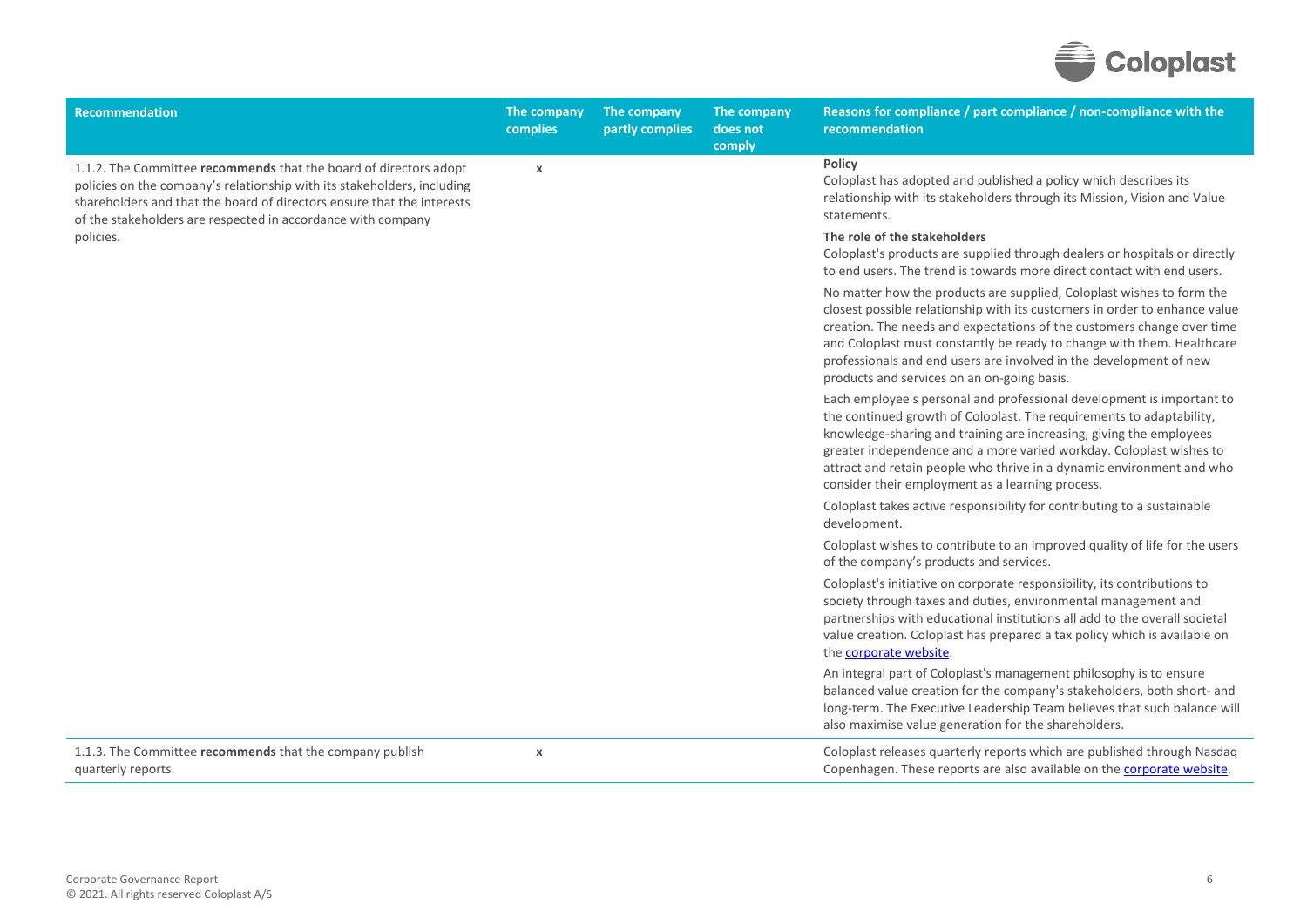

| <b>Recommendation</b>                                                                                                                                                                                                                                                                                                                                                                                                                                                                                                    | The company<br>complies | The company<br>partly complies | The company<br>does not<br>comply | Reasons for compliance / part compliance / non-compliance with the<br>recommendation                                                                                                                                                                                                                                                                                                                                                                                                                                     |
|--------------------------------------------------------------------------------------------------------------------------------------------------------------------------------------------------------------------------------------------------------------------------------------------------------------------------------------------------------------------------------------------------------------------------------------------------------------------------------------------------------------------------|-------------------------|--------------------------------|-----------------------------------|--------------------------------------------------------------------------------------------------------------------------------------------------------------------------------------------------------------------------------------------------------------------------------------------------------------------------------------------------------------------------------------------------------------------------------------------------------------------------------------------------------------------------|
| 1.2. General meeting                                                                                                                                                                                                                                                                                                                                                                                                                                                                                                     |                         |                                |                                   |                                                                                                                                                                                                                                                                                                                                                                                                                                                                                                                          |
| 1.2.1. The Committee recommends that in organising the company's<br>general meeting, the board of directors plans the meeting to support                                                                                                                                                                                                                                                                                                                                                                                 | $\pmb{\chi}$            |                                |                                   | Coloplast engages actively with the shareholders at the company's<br>general meetings.                                                                                                                                                                                                                                                                                                                                                                                                                                   |
| active ownership.                                                                                                                                                                                                                                                                                                                                                                                                                                                                                                        |                         |                                |                                   | An invitation to attend general meetings along with the agenda is sent to<br>all registered shareholders who have so requested.                                                                                                                                                                                                                                                                                                                                                                                          |
|                                                                                                                                                                                                                                                                                                                                                                                                                                                                                                                          |                         |                                |                                   | In addition, shareholders may indicate on a proxy voting form how they<br>wish to vote on each item on the agenda. The proxy may be given to the<br>Board of Directors or a named third party. It is also possible to provide a<br>proxy on the corporate website.                                                                                                                                                                                                                                                       |
|                                                                                                                                                                                                                                                                                                                                                                                                                                                                                                                          |                         |                                |                                   | The annual report, agenda and other material are available on the<br>corporate website.                                                                                                                                                                                                                                                                                                                                                                                                                                  |
|                                                                                                                                                                                                                                                                                                                                                                                                                                                                                                                          |                         |                                |                                   | At the general meeting held in 2020, Coloplast offered shareholders to<br>submit questions live through an online chat function because of the<br>restrictions on in-person participation due to COVID-19. No questions<br>were received during the general meeting. At present, Coloplast considers<br>a physical general meeting as the preferred format which is in line with<br>investor feedback. Coloplast will continue to follow the development for<br>online participation.                                    |
| 1.2.2. The Committee recommends that proxies or votes by post for<br>the general meeting allow shareholders to consider each individual<br>item on the agenda.                                                                                                                                                                                                                                                                                                                                                           | $\pmb{\chi}$            |                                |                                   | Prior to a general meeting, a proxy form together with the notice to<br>convene the annual general meeting are sent to all registered<br>shareholders who have requested to receive such notice.                                                                                                                                                                                                                                                                                                                         |
|                                                                                                                                                                                                                                                                                                                                                                                                                                                                                                                          |                         |                                |                                   | On the proxy, the shareholder may indicate how he/she wishes to vote on<br>each item on the agenda. Similarly, postal votes allow shareholders to<br>vote on each individual item on the agenda.                                                                                                                                                                                                                                                                                                                         |
| 1.3. Takeover bids                                                                                                                                                                                                                                                                                                                                                                                                                                                                                                       |                         |                                |                                   |                                                                                                                                                                                                                                                                                                                                                                                                                                                                                                                          |
| 1.3.1. The Committee recommends that the company set up<br>contingency procedures in the event of takeover bids, from the time<br>that the board of directors has reason to believe that a takeover bid<br>will be made. The contingency procedures should establish that the<br>board of directors should not without the acceptance of the general<br>meeting, attempt to counter the takeover bid by making decisions<br>which, in reality, prevent the shareholders from deciding on the<br>takeover bid themselves. | $\pmb{\times}$          |                                |                                   | Coloplast has established a contingency procedure in the event of a<br>takeover bid. Apart from the different voting rights between class A<br>shares and class B shares, respectively, and the authority provided in<br>article 5 of the articles of association, there are no protective measures by<br>way of a ceiling on votes or other restrictions that enables the Board of<br>Directors to take steps to prevent a takeover bid.<br>Coloplast's contingency plan in the event of a hostile takeover bid ensures |
|                                                                                                                                                                                                                                                                                                                                                                                                                                                                                                                          |                         |                                |                                   | that the shareholders are given the opportunity to evaluate a takeover<br>bid on a correct and informed basis.                                                                                                                                                                                                                                                                                                                                                                                                           |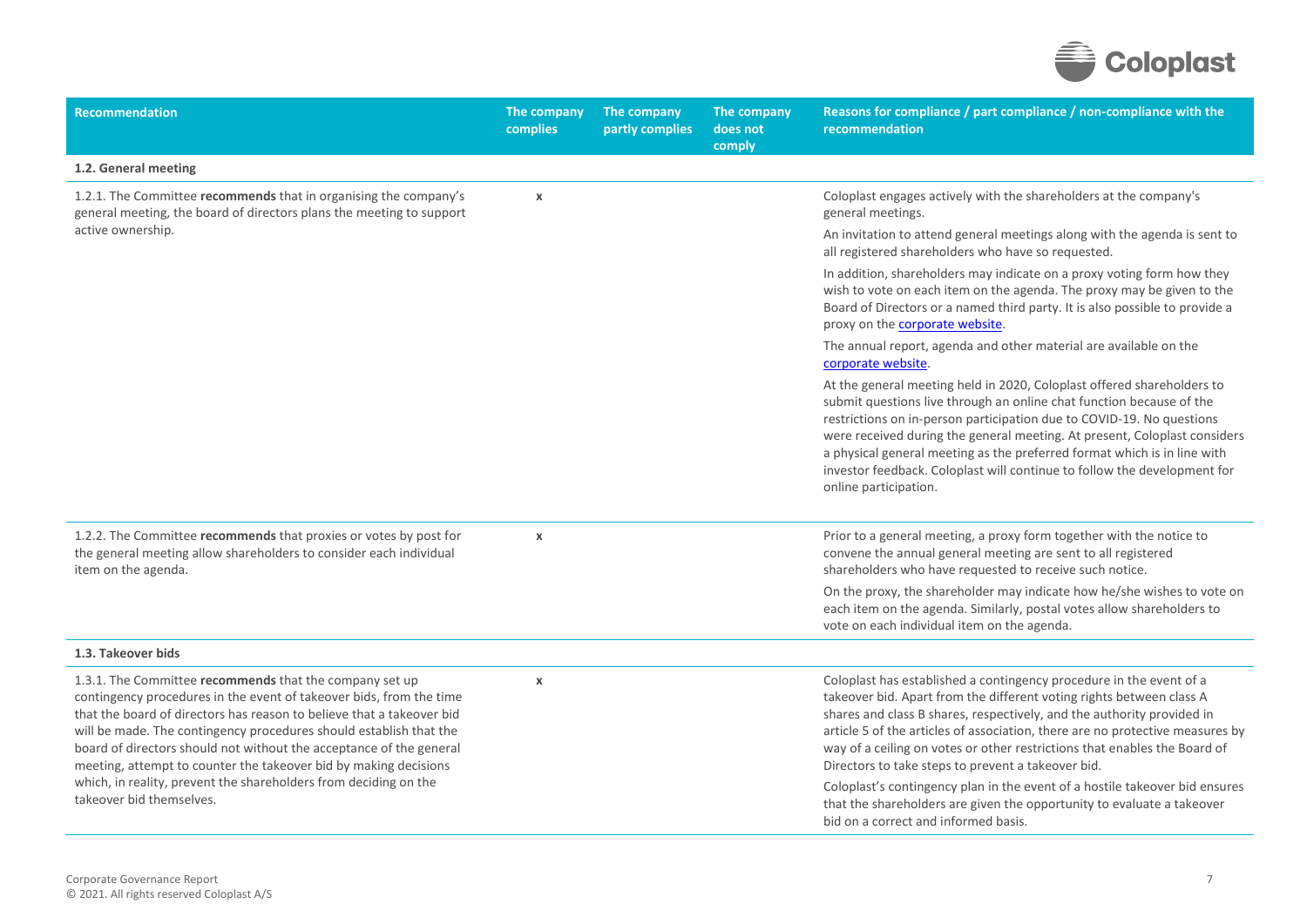

| <b>Recommendation</b>                                                                                                                                                                                                                                                                                                                                                                 | The company<br>complies | The company<br>partly complies | The company<br>does not<br>comply | Reasons for compliance / part compliance / non-compliance with the<br>recommendation                                                                                                                                                                                                                                                                                                                                                       |
|---------------------------------------------------------------------------------------------------------------------------------------------------------------------------------------------------------------------------------------------------------------------------------------------------------------------------------------------------------------------------------------|-------------------------|--------------------------------|-----------------------------------|--------------------------------------------------------------------------------------------------------------------------------------------------------------------------------------------------------------------------------------------------------------------------------------------------------------------------------------------------------------------------------------------------------------------------------------------|
| 2. Tasks and responsibilities of the board of directors                                                                                                                                                                                                                                                                                                                               |                         |                                |                                   |                                                                                                                                                                                                                                                                                                                                                                                                                                            |
| 2.1. Overall tasks and responsibilities                                                                                                                                                                                                                                                                                                                                               |                         |                                |                                   |                                                                                                                                                                                                                                                                                                                                                                                                                                            |
| 2.1.1. The Committee recommends that at least once annually the<br>board of directors consider the matters that should be included in the                                                                                                                                                                                                                                             | $\pmb{\chi}$            |                                |                                   | Each year, the Board of Directors defines the matters which form part of<br>the Board's performance of its work.                                                                                                                                                                                                                                                                                                                           |
| board's performance of its work.                                                                                                                                                                                                                                                                                                                                                      |                         |                                |                                   | Rules of procedure have been prepared for Coloplast's Board of Directors.<br>These rules are reviewed annually by the Board to ensure that they are up<br>to date and match current needs.                                                                                                                                                                                                                                                 |
|                                                                                                                                                                                                                                                                                                                                                                                       |                         |                                |                                   | The rules of procedure for both the Board of Directors and the Executive<br>Leadership Team contain a description of the most important tasks,<br>including tasks related to the financial and managerial control of the<br>company, and the supervision of the company's organisation, day-to-day<br>management and results.                                                                                                              |
|                                                                                                                                                                                                                                                                                                                                                                                       |                         |                                |                                   | At least once a year the Board of Directors considers whether the<br>company is properly organised and whether the necessary qualifications<br>and financial resources are in place for the company to achieve its<br>strategic objectives.                                                                                                                                                                                                |
| 2.1.2. The Committee recommends that at least once annually, the                                                                                                                                                                                                                                                                                                                      | $\pmb{\chi}$            |                                |                                   | A strategy meeting is normally held once a year.                                                                                                                                                                                                                                                                                                                                                                                           |
| board of directors consider the overall strategy of the company with a<br>view to ensuring value creation in the company.                                                                                                                                                                                                                                                             |                         |                                |                                   | Based on the recommendation of the Executive Leadership Team, the<br>Board of Directors determines Coloplast's overall objectives, strategies<br>and action plans and approves the main principles of the forecasts<br>prepared by the Executive Leadership Team.                                                                                                                                                                          |
|                                                                                                                                                                                                                                                                                                                                                                                       |                         |                                |                                   | The Board of Directors and the Executive Leadership Team review and<br>determine the company's strategic objectives at least once a year.                                                                                                                                                                                                                                                                                                  |
|                                                                                                                                                                                                                                                                                                                                                                                       |                         |                                |                                   | The Board of Directors holds at least five board meetings a year in which<br>all issues relating to the overall development of the company are<br>discussed.                                                                                                                                                                                                                                                                               |
| 2.1.3. The Committee recommends that the board of directors ensure<br>that the company has a capital and share structure which supports<br>that the strategy and long-term value creation of the company are in<br>the interest of the shareholders and the company, and that the board<br>of directors explain this in the management commentary and/or on<br>the company's website. | $\pmb{\chi}$            |                                |                                   | The Board of Directors regularly reviews the company's capital and share<br>structure and considers whether it is consistent with the interests of the<br>company and the shareholders. The assessment of the capital and share<br>structure includes an assessment of the company's credit rating and the<br>possibility of allocating a positive cash flow towards share buyback or<br>increasing the pay-out ratio to the shareholders. |
|                                                                                                                                                                                                                                                                                                                                                                                       |                         |                                |                                   | Coloplast has two share classes: 18 million class A shares entitling the<br>holders to ten votes per A share and 198 million class B shares entitling<br>the holders to one vote per B share. Both share classes have a<br>denomination of DKK 1 per share. Coloplast's class B shares were listed on                                                                                                                                      |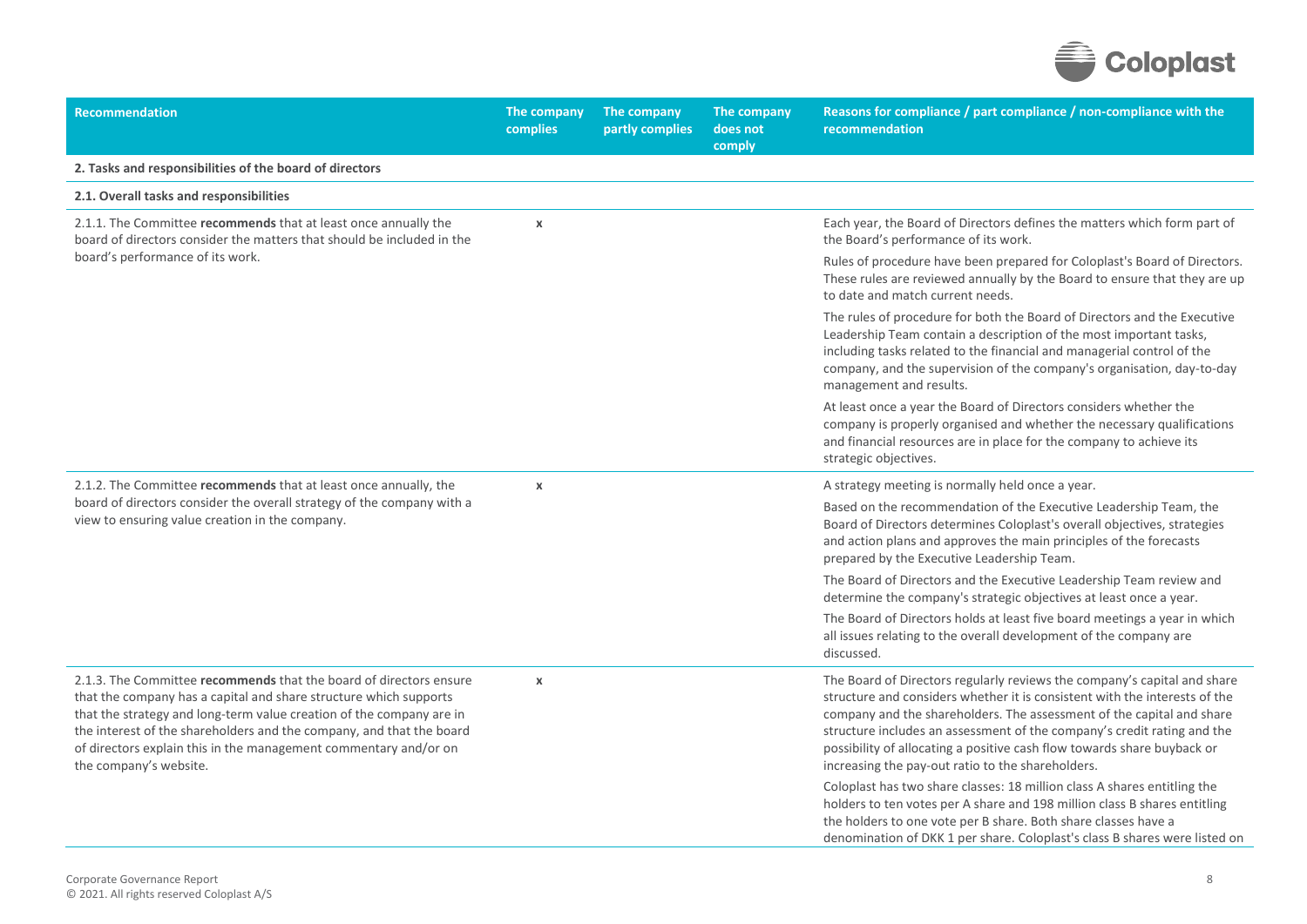

| <b>Recommendation</b>                                                                                                                                                                                         | The company<br>complies | The company<br>partly complies | The company<br>does not<br>comply | Reasons for compliance / part compliance / non-compliance with the<br>recommendation                                                                                                                                                                                                                                                                                                                     |
|---------------------------------------------------------------------------------------------------------------------------------------------------------------------------------------------------------------|-------------------------|--------------------------------|-----------------------------------|----------------------------------------------------------------------------------------------------------------------------------------------------------------------------------------------------------------------------------------------------------------------------------------------------------------------------------------------------------------------------------------------------------|
|                                                                                                                                                                                                               |                         |                                |                                   | the Copenhagen Stock Exchange in 1983, whereas the class A shares are<br>non-negotiable instruments.                                                                                                                                                                                                                                                                                                     |
|                                                                                                                                                                                                               |                         |                                |                                   | Any change in ownership of class A shares requires the consent of the<br>Board of Directors.                                                                                                                                                                                                                                                                                                             |
|                                                                                                                                                                                                               |                         |                                |                                   | The composition of shareholders in the two share classes is disclosed in<br>each annual report. The Board of Directors considers that this share<br>structure has supported and continues to support Coloplast's<br>development and maintaining this structure will benefit all the company's<br>shareholders.                                                                                           |
| 2.1.4. The Committee recommends that the board of directors<br>annually review and approve guidelines for the executive board; this<br>includes establishing requirements for the executive board's reporting | $\pmb{\chi}$            |                                |                                   | Rules of procedure for the Executive Leadership Team set out the<br>requirements for the Executive Leadership Team's reporting to the Board<br>of Directors as well as for other communication between the two bodies.                                                                                                                                                                                   |
| to the board of directors.                                                                                                                                                                                    |                         |                                |                                   | The rules of procedure are reviewed annually.                                                                                                                                                                                                                                                                                                                                                            |
|                                                                                                                                                                                                               |                         |                                |                                   | The Board of Directors reviews and considers, on a quarterly basis, the<br>conclusions and recommendations submitted by the Executive Leadership<br>Team.                                                                                                                                                                                                                                                |
| 2.1.5. The Committee recommends that at least once annually, the<br>board of directors discuss the composition, developments, risks and<br>succession plans of the executive board.                           | $\pmb{\chi}$            |                                |                                   | Coloplast has established a remuneration and nomination committee. The<br>committee evaluates the composition of the Executive Leadership Team<br>and succession plans for each member of the Executive Leadership Team<br>and submits its recommendations to the Board of Directors.                                                                                                                    |
|                                                                                                                                                                                                               |                         |                                |                                   | At least once a year the Board of Directors discuss the composition,<br>developments, risks and succession plans of the Executive Leadership<br>Team in light of the recommendations of the remuneration and<br>nomination committee. The composition, developments, risks and<br>succession plans of the Executive Leadership Team are also discussed as<br>part of the Board's annual self-evaluation. |
| 2.2. Corporate social responsibility                                                                                                                                                                          |                         |                                |                                   |                                                                                                                                                                                                                                                                                                                                                                                                          |
| 2.2.1. The Committee recommends that the board of directors adopt<br>policies on corporate social responsibility.                                                                                             | $\pmb{\chi}$            |                                |                                   | Coloplast has adopted several policies on topics related to corporate<br>social responsibility and the company reports regularly on its social,<br>environmental and ethical efforts.                                                                                                                                                                                                                    |
|                                                                                                                                                                                                               |                         |                                |                                   | Each year, Coloplast issues a report on <b>Sustainability</b> which is published<br>together with the annual report. The report is prepared in compliance<br>with the principles of the UN Global Compact.                                                                                                                                                                                               |
| 2.3. Chairman and vice-chairman of the board of directors                                                                                                                                                     |                         |                                |                                   |                                                                                                                                                                                                                                                                                                                                                                                                          |
| 2.3.1. The Committee recommends appointing a vice-chairman of the<br>board of directors, who will assume the responsibilities of the                                                                          | $\pmb{\chi}$            |                                |                                   | The Board of Directors meets immediately after the annual general<br>meeting has concluded and elects its Chairman and Deputy Chairman. The                                                                                                                                                                                                                                                              |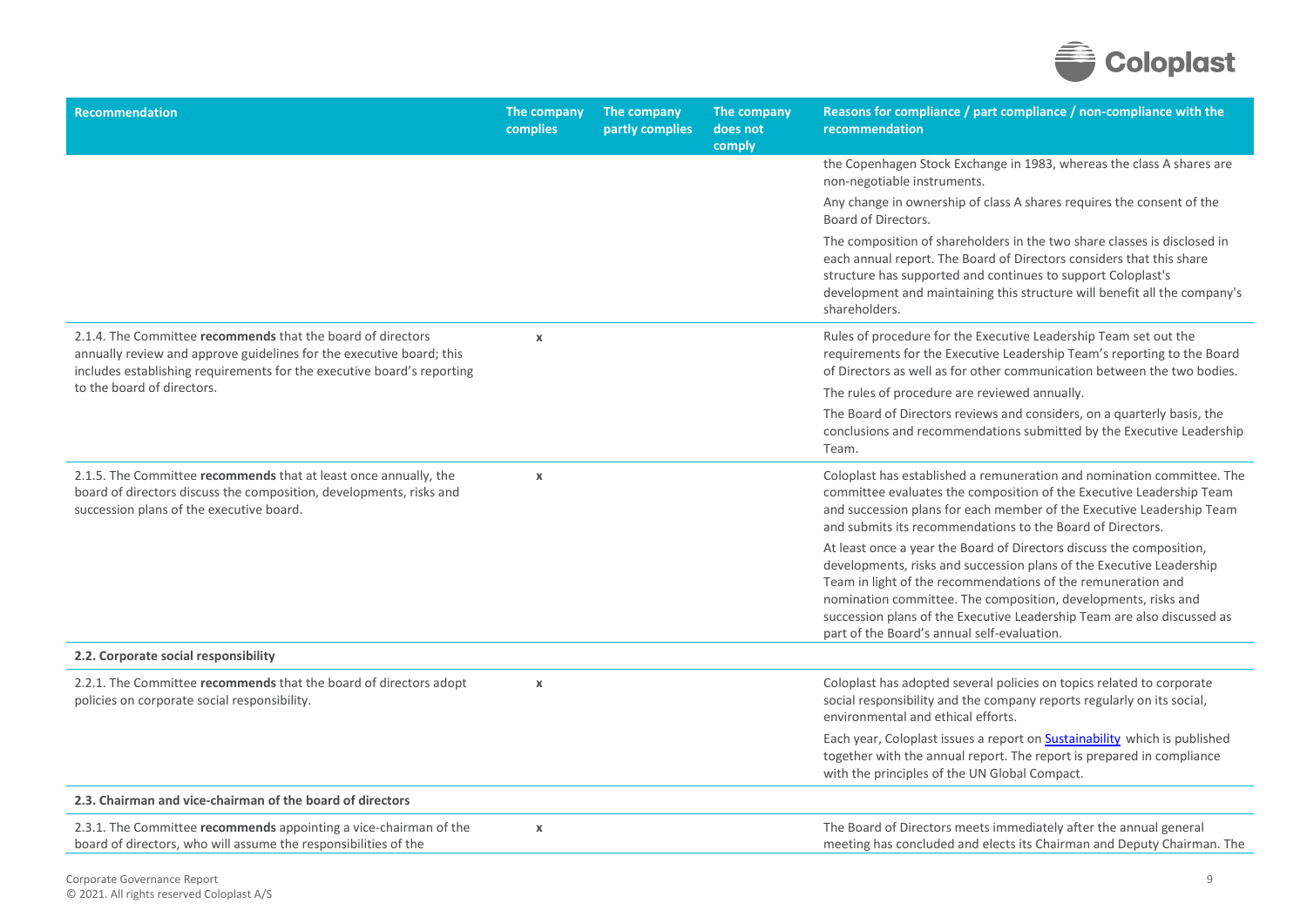

| <b>Recommendation</b>                                                                                                                                                                                                                                                                   | The company<br>complies   | The company<br>partly complies | The company<br>does not<br>comply | Reasons for compliance / part compliance / non-compliance with the<br>recommendation                                                                                                                                                                                                                                                                                 |
|-----------------------------------------------------------------------------------------------------------------------------------------------------------------------------------------------------------------------------------------------------------------------------------------|---------------------------|--------------------------------|-----------------------------------|----------------------------------------------------------------------------------------------------------------------------------------------------------------------------------------------------------------------------------------------------------------------------------------------------------------------------------------------------------------------|
| chairman in the event of the chairman's absence, and who will also<br>act as effective sparring partner for the chairman.                                                                                                                                                               |                           |                                |                                   | Deputy Chairman assumes the duties and powers of the Chairman in his<br>absence.                                                                                                                                                                                                                                                                                     |
|                                                                                                                                                                                                                                                                                         |                           |                                |                                   | The rules of procedure for the Board of Directors contain a description of<br>the duties and responsibilities of the Chairman and the Deputy Chairman.                                                                                                                                                                                                               |
| 2.3.2. The Committee recommends that, if the board of directors, in<br>exceptional cases, asks the chairman of the board of directors or other<br>board members to perform special activities for the company,<br>including briefly participating in the day-to-day management, a board | $\boldsymbol{\mathsf{x}}$ |                                |                                   | The Chairman of the Board of Directors organises, convenes and chairs<br>board meetings to ensure efficiency in the Board's work and create the<br>best possible working conditions for the individual board members as well<br>as for the collective Board.                                                                                                         |
| resolution to that effect should be passed to ensure that the board of<br>directors maintains its independent, general management and control<br>function. Resolutions on the chairman's or other board members'<br>participation in day-to-day management and the expected duration    |                           |                                |                                   | Neither the Chairman nor any other board member participate in the day-<br>to-day management of the company or perform any special tasks for the<br>company other than the duties as Chairman or board member,<br>respectively.                                                                                                                                      |
| hereof should be publicly announced.                                                                                                                                                                                                                                                    |                           |                                |                                   | If the Chairman or another board member is asked to perform special<br>tasks or briefly participate in the day-to-day management of the<br>company, the Board of Directors will comply with the corporate<br>governance recommendation.                                                                                                                              |
| 3. Composition and organisation of the board of directors                                                                                                                                                                                                                               |                           |                                |                                   |                                                                                                                                                                                                                                                                                                                                                                      |
| 3.1. Composition                                                                                                                                                                                                                                                                        |                           |                                |                                   |                                                                                                                                                                                                                                                                                                                                                                      |
| 3.1.1. The Committee recommends that the board of directors<br>annually evaluate and in the management commentary, account for                                                                                                                                                          | $\mathbf x$               |                                |                                   | The management report includes a description of the competencies which<br>the Board of Directors should possess, the composition of the Board of                                                                                                                                                                                                                     |
| the competencies that it must have to best perform its tasks,<br>the composition of the board of directors, and<br>the special competencies of each member.<br>$\bullet$                                                                                                                |                           |                                |                                   | Directors, and the special competencies of each board member. The<br>special competencies of each board member are also available on the<br>corporate website.                                                                                                                                                                                                       |
| 3.1.2. The Committee recommends that the board of directors<br>annually discuss the company's activities to ensure relevant diversity<br>at management levels and prepare and adopt a policy on diversity.<br>The policy should be published on the company's website.                  | $\boldsymbol{\chi}$       |                                |                                   | The Board of Directors annually discusses how to ensure relevant diversity<br>at all management levels. The Board of Directors has adopted an inclusion<br>and diversity policy which is available on the corporate website. Coloplast<br>believes that diversity is more than gender. When setting up teams,<br>Coloplast also includes generation and nationality. |
|                                                                                                                                                                                                                                                                                         |                           |                                |                                   | Target for the underrepresented gender in other management levels:                                                                                                                                                                                                                                                                                                   |
|                                                                                                                                                                                                                                                                                         |                           |                                |                                   | Coloplast defines other management levels as all positions at or above<br>manager level. With a split of 54/46% male and female managers,<br>Coloplast maintains an equal gender distribution in compliance with the<br>Danish Financial Statements Act, section 99b.                                                                                                |
|                                                                                                                                                                                                                                                                                         |                           |                                |                                   | It is Coloplast's ambition to increase the number of women in top<br>management year by year. Top management is defined as Executive                                                                                                                                                                                                                                 |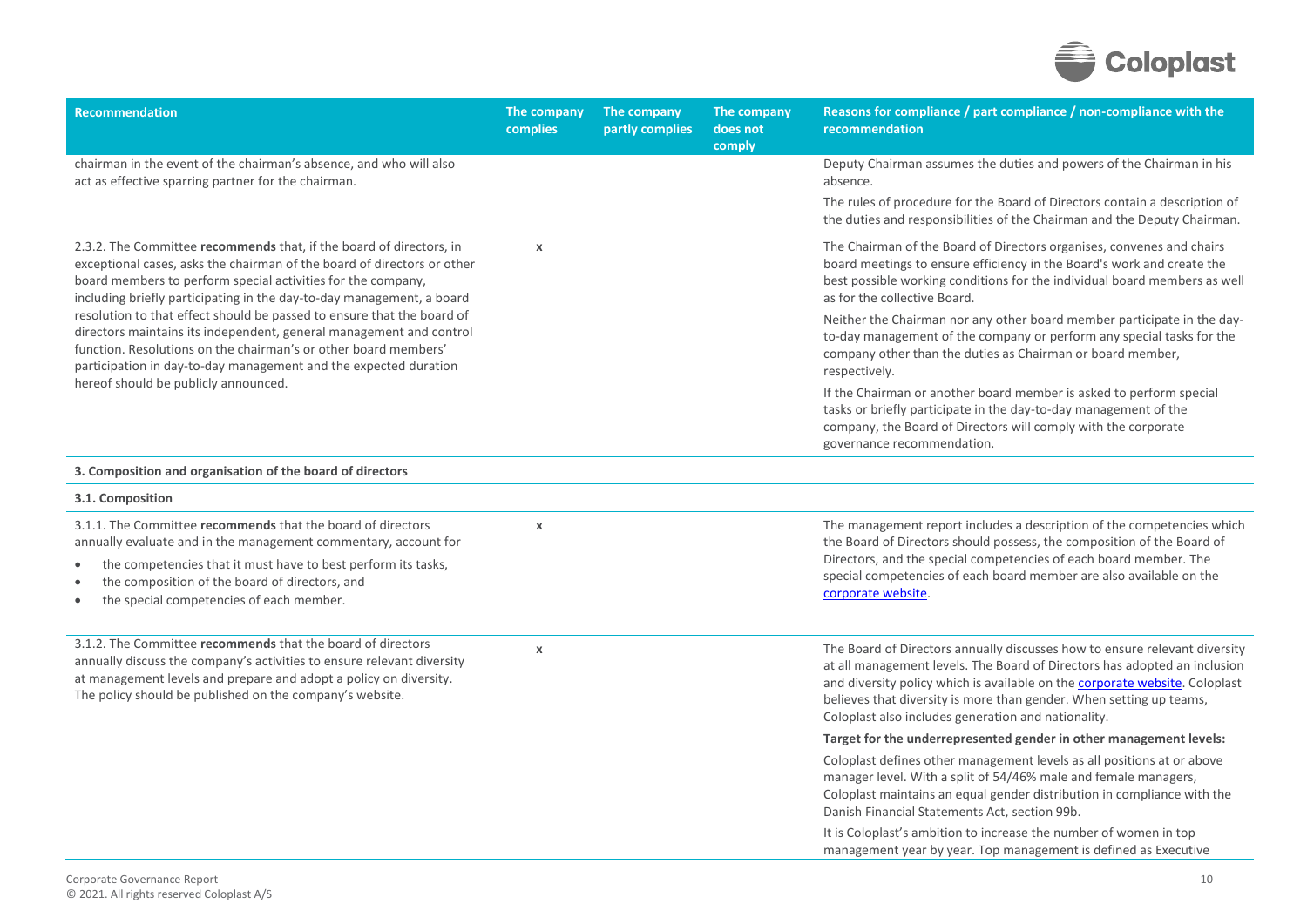

| <b>Recommendation</b>                                                                                                                                                                                                                                                                                                                  | The company<br>complies | The company<br>partly complies | The company<br>does not<br>comply | Reasons for compliance / part compliance / non-compliance with the<br>recommendation                                                                                                                                                                                                                                                                                                                                                                                                           |
|----------------------------------------------------------------------------------------------------------------------------------------------------------------------------------------------------------------------------------------------------------------------------------------------------------------------------------------|-------------------------|--------------------------------|-----------------------------------|------------------------------------------------------------------------------------------------------------------------------------------------------------------------------------------------------------------------------------------------------------------------------------------------------------------------------------------------------------------------------------------------------------------------------------------------------------------------------------------------|
|                                                                                                                                                                                                                                                                                                                                        |                         |                                |                                   | Management, Senior Vice President and Vice President. In top<br>management, 24% are women.                                                                                                                                                                                                                                                                                                                                                                                                     |
|                                                                                                                                                                                                                                                                                                                                        |                         |                                |                                   | <b>The Board of Directors</b>                                                                                                                                                                                                                                                                                                                                                                                                                                                                  |
|                                                                                                                                                                                                                                                                                                                                        |                         |                                |                                   | Coloplast requires that its Board of Directors consists of the best qualified<br>individuals. With three out of six shareholder-elected Board members<br>being women, Coloplast complies with the Danish Financial Statements<br>Act, section 99b.                                                                                                                                                                                                                                             |
| 3.1.3. The Committee recommends that the selection and nomination<br>of candidates for the board of directors be carried out through a<br>thorough and transparent process approved by the board of directors.<br>When assessing its composition and nominating new candidates, the                                                    | $\pmb{\chi}$            |                                |                                   | It is important to attract candidates to the Board of Directors who possess<br>competencies which enables the Board as a collective to carry out the<br>interests of the shareholders and the employees in the best possible<br>manner with due regard for the company's other stakeholders.                                                                                                                                                                                                   |
| board of directors should, in addition to the need for competencies<br>and qualifications, take into consideration the need for integration of<br>new talent and diversity.                                                                                                                                                            |                         |                                |                                   | The Board of Directors has established a thorough and transparent<br>process for selecting and nominating candidates to the Board of Directors.<br>The Board of Directors has also established a remuneration and<br>nomination committee to assist the Board in nominating candidates to<br>the Board of Directors. This process ensures that the need for relevant<br>competencies and qualifications as well as the need for integrating new<br>talent and diversity is taken into account. |
| 3.1.4. The Committee recommends that the notice convening a<br>general meeting where the agenda includes the election of members<br>to the board of directors, include (in addition to the statutory<br>requirements) a description of the qualifications of the<br>nominated candidates, including information about the candidates': | $\pmb{\chi}$            |                                |                                   | The CVs of each Board member are available on the corporate website.<br>Furthermore, together with the notice to convene the general meeting,<br>the Board of Directors discloses the profiles and backgrounds of the<br>candidates proposed to be elected to the Board of Directors. This applies<br>to both first-time elections and re-elections.                                                                                                                                           |
| other executive functions, including positions on executive<br>boards, boards of directors and supervisory boards, including<br>board committees, in Danish and foreign enterprises, and                                                                                                                                               |                         |                                |                                   | Coloplast discloses on the <b>corporate website</b> and in the annual report<br>which Board members are considered to be independent.                                                                                                                                                                                                                                                                                                                                                          |
| demanding organisational tasks<br>$\bullet$<br>Furthermore, it should be indicated if the candidates for the board of<br>directors are considered independent.                                                                                                                                                                         |                         |                                |                                   | At the general meeting, the Board of Directors also announces whether<br>candidates for the Board are considered to be independent.                                                                                                                                                                                                                                                                                                                                                            |
| 3.1.5. The Committee recommends that members of the company's<br>executive board be not members of the board of directors and that a<br>resigning chief executive officer be not directly elected as chairman or<br>vice chairman for the same company.                                                                                |                         | $\boldsymbol{\mathsf{x}}$      |                                   | None of the members of Executive Leadership Team are members of the<br>company's Board of Directors.                                                                                                                                                                                                                                                                                                                                                                                           |
|                                                                                                                                                                                                                                                                                                                                        |                         |                                |                                   | Upon resigning as Chief Executive Officer of the company, Lars Rasmussen<br>was elected to the Board of Directors at the general meeting in December<br>2018 and subsequently the Board of Directors elected Lars Rasmussen as<br>Chairman of the Board. Lars Rasmussen was re-elected to the Board of<br>Directors at the general meeting in December 2019 and December 2020<br>and re-elected as Chairman of the Board.                                                                      |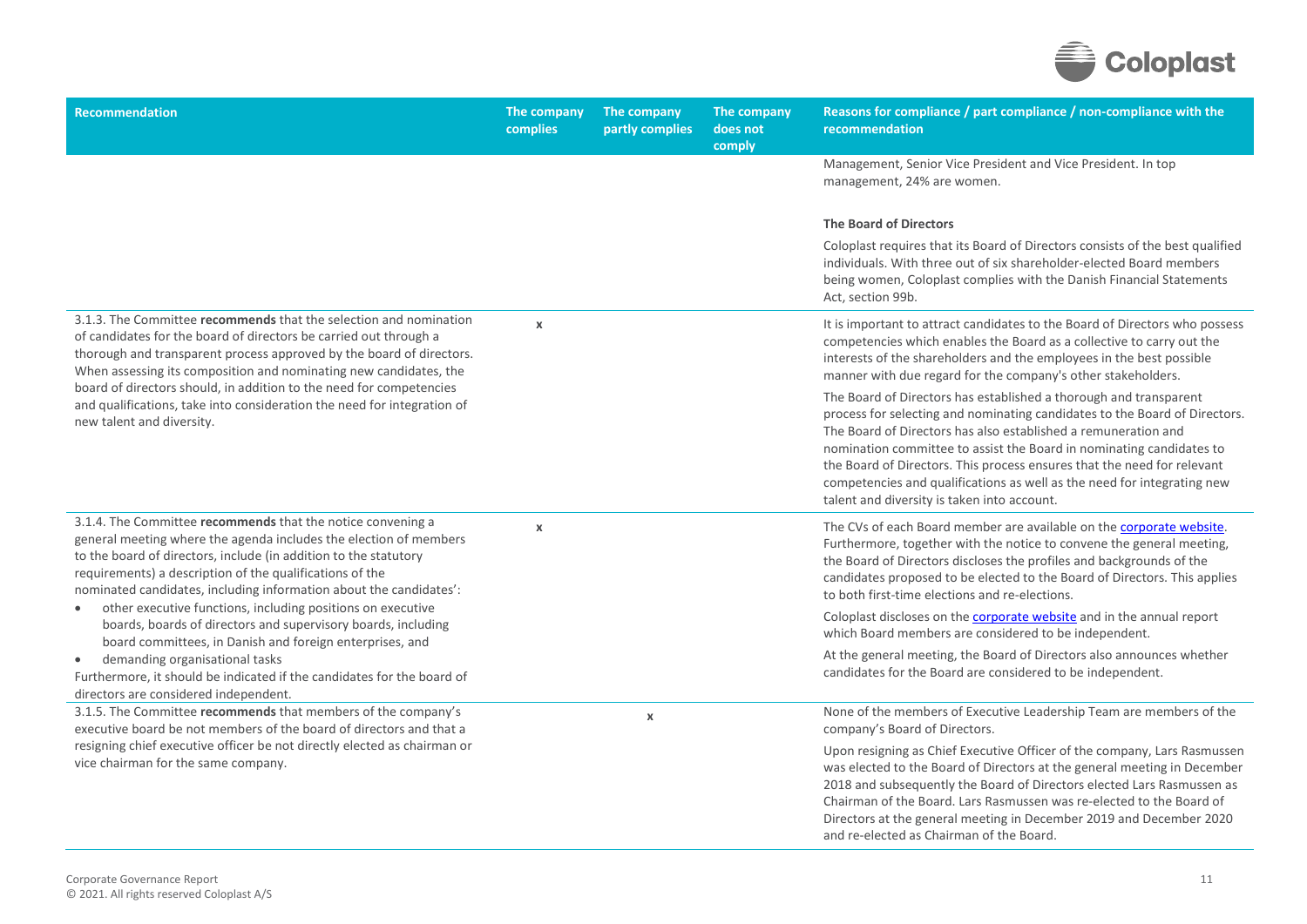

| Recommendation                                                                                                                                                                                                                                                                                                                                                                                                                                                                                                                                                                                                                                                                                                                                                                                                                                                                                                                                                                                                                                                                                                                                                                                                                                                                                                                                                                                                                                                                                                 | The company<br>complies   | The company<br>partly complies | The company<br>does not<br>comply | Reasons for compliance / part compliance / non-compliance with the<br>recommendation                                                                                                                                                            |
|----------------------------------------------------------------------------------------------------------------------------------------------------------------------------------------------------------------------------------------------------------------------------------------------------------------------------------------------------------------------------------------------------------------------------------------------------------------------------------------------------------------------------------------------------------------------------------------------------------------------------------------------------------------------------------------------------------------------------------------------------------------------------------------------------------------------------------------------------------------------------------------------------------------------------------------------------------------------------------------------------------------------------------------------------------------------------------------------------------------------------------------------------------------------------------------------------------------------------------------------------------------------------------------------------------------------------------------------------------------------------------------------------------------------------------------------------------------------------------------------------------------|---------------------------|--------------------------------|-----------------------------------|-------------------------------------------------------------------------------------------------------------------------------------------------------------------------------------------------------------------------------------------------|
|                                                                                                                                                                                                                                                                                                                                                                                                                                                                                                                                                                                                                                                                                                                                                                                                                                                                                                                                                                                                                                                                                                                                                                                                                                                                                                                                                                                                                                                                                                                |                           |                                |                                   | By appointing Lars Rasmussen as Chairman of the Board, the Board of<br>Directors believes that the company maximises the benefits of Lars<br>Rasmussen's in-depth knowledge of the company and the industry in<br>which it operates.            |
| 3.1.6. The Committee recommends that members of the board of<br>directors elected by the general meeting be up for election every year<br>at the annual general meeting.                                                                                                                                                                                                                                                                                                                                                                                                                                                                                                                                                                                                                                                                                                                                                                                                                                                                                                                                                                                                                                                                                                                                                                                                                                                                                                                                       | $\boldsymbol{\mathsf{x}}$ |                                |                                   | The company's articles of association provide that all shareholder-elected<br>Board members are up for election every year.                                                                                                                     |
| 3.2. Independence of the board of directors                                                                                                                                                                                                                                                                                                                                                                                                                                                                                                                                                                                                                                                                                                                                                                                                                                                                                                                                                                                                                                                                                                                                                                                                                                                                                                                                                                                                                                                                    |                           |                                |                                   |                                                                                                                                                                                                                                                 |
| 3.2.1. The Committee recommends that at least half of the members<br>of the board of directors elected by the general meeting be<br>independent persons, in order for the board of directors to be able to<br>act independently of special interests.                                                                                                                                                                                                                                                                                                                                                                                                                                                                                                                                                                                                                                                                                                                                                                                                                                                                                                                                                                                                                                                                                                                                                                                                                                                          | $\pmb{\chi}$              |                                |                                   | In Coloplast, four out of six members of the Board members elected by<br>the general meeting are independent. The Board members elected by the<br>employees are, by virtue of their employment with the company, not<br>considered independent. |
| To be considered independent, this person may not:                                                                                                                                                                                                                                                                                                                                                                                                                                                                                                                                                                                                                                                                                                                                                                                                                                                                                                                                                                                                                                                                                                                                                                                                                                                                                                                                                                                                                                                             |                           |                                |                                   | At Coloplast, no Board member is also a member of the Executive<br>Leadership Team.                                                                                                                                                             |
| be or within the past five years have been a member of the<br>$\bullet$<br>executive board or senior staff member in the company, a<br>subsidiary or an associated company,<br>within the last five years, have received significant remuneration<br>$\bullet$<br>from the company/group, a subsidiary or an associated company<br>in a different capacity than as member of the board of directors,<br>represent or be associated with a controlling shareholder,<br>$\bullet$<br>within the past year, have had significant business relations (e.g.<br>$\bullet$<br>personally or indirectly as partner or employee, shareholder,<br>customer, supplier or member of management in companies<br>with corresponding connection) with the company, a subsidiary<br>or an associated company,<br>be or within the past three years have been employed or been a<br>$\bullet$<br>partner in the same company as the auditor elected by the<br>general meeting,<br>be part of the executive management in a company with cross-<br>$\bullet$<br>management representation in the company,<br>have been a member of the board of directors for more than 12<br>$\bullet$<br>years, or<br>be a close relative of persons who are not considered<br>$\bullet$<br>independent.<br>Even if a member of the board of directors is not covered by the<br>above criteria, certain conditions may exist that will lead the board of<br>directors to decide that one or more members cannot be regarded as<br>independent. |                           |                                |                                   |                                                                                                                                                                                                                                                 |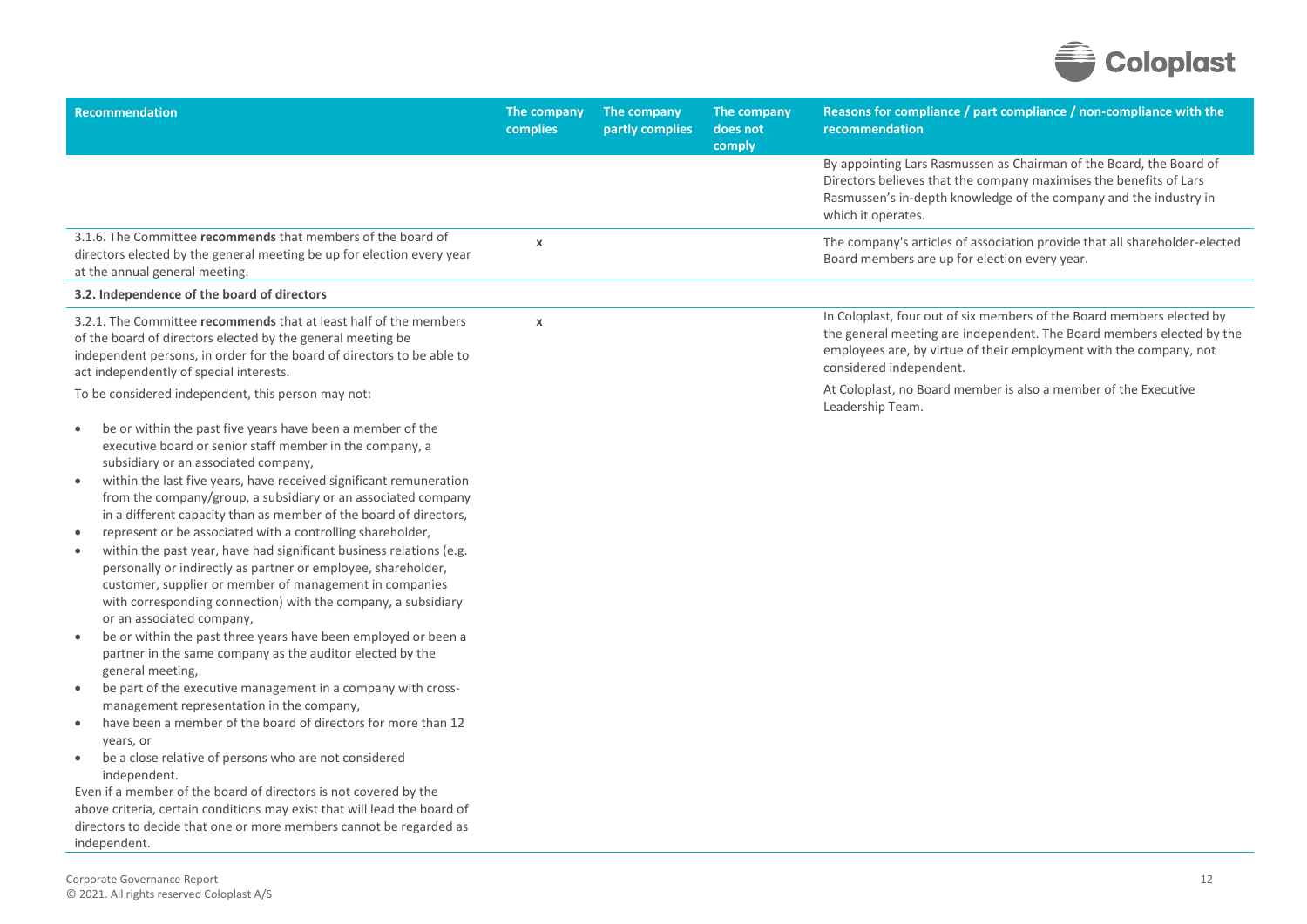

| Recommendation                                                                                                                                                                                                                                                                                                                                                                                                                                                                                                                                                                                                                                                                                                                                                                                                                                                                                                                                                                                                                                                                                | The company<br>complies | The company<br>partly complies | The company<br>does not<br>comply | Reasons for compliance / part compliance / non-compliance with the<br>recommendation                                                                                                                                                                                                                                                                                                                                                                     |
|-----------------------------------------------------------------------------------------------------------------------------------------------------------------------------------------------------------------------------------------------------------------------------------------------------------------------------------------------------------------------------------------------------------------------------------------------------------------------------------------------------------------------------------------------------------------------------------------------------------------------------------------------------------------------------------------------------------------------------------------------------------------------------------------------------------------------------------------------------------------------------------------------------------------------------------------------------------------------------------------------------------------------------------------------------------------------------------------------|-------------------------|--------------------------------|-----------------------------------|----------------------------------------------------------------------------------------------------------------------------------------------------------------------------------------------------------------------------------------------------------------------------------------------------------------------------------------------------------------------------------------------------------------------------------------------------------|
| 3.3. Members of the board of directors and the number of other management functions                                                                                                                                                                                                                                                                                                                                                                                                                                                                                                                                                                                                                                                                                                                                                                                                                                                                                                                                                                                                           |                         |                                |                                   |                                                                                                                                                                                                                                                                                                                                                                                                                                                          |
| 3.3.1. The Committee recommends that each member of the board of<br>directors assess the expected time commitment for each function so<br>that the member does not take on more functions than he/she can<br>complete at a satisfactory level for the company.                                                                                                                                                                                                                                                                                                                                                                                                                                                                                                                                                                                                                                                                                                                                                                                                                                | $\pmb{\chi}$            |                                |                                   | Each Board member's directorships in other Danish and foreign<br>companies are disclosed on the <b>corporate website</b> and in the annual<br>report.<br>As part of the annual self-assessment, each Board member must consider<br>the expected time commitment associated with being a Board member in<br>Coloplast. If a Board member wishes to take on additional directorships,<br>such Board member will discuss it with the Chairman of the Board. |
| 3.3.2. The Committee recommends that the management<br>commentary, in addition to the provisions laid down by legislation,                                                                                                                                                                                                                                                                                                                                                                                                                                                                                                                                                                                                                                                                                                                                                                                                                                                                                                                                                                    | $\pmb{\chi}$            |                                |                                   | The management report in the company's annual report includes the<br>information required.                                                                                                                                                                                                                                                                                                                                                               |
| includes the following information about the members of the board of<br>directors:<br>the position of the relevant person,<br>the age and gender of the person in question,<br>the person's competencies and qualifications that are relevant to<br>$\bullet$<br>the company,<br>whether the member is considered independent,<br>the member's date of appointment to the board of directors,<br>expiry of the current election term,<br>$\bullet$<br>the member's participation in the meetings of the board of<br>$\bullet$<br>directors and committee meetings,<br>other management functions, including memberships in<br>executive boards, boards of directors, and supervisory boards,<br>including board committees in Danish and foreign enterprises<br>and demanding organisational tasks, and<br>the number of shares, options, warrants and similar owned by<br>$\bullet$<br>the member in the company, and other group companies of the<br>company, as well as changes to the member's portfolio of the<br>mentioned securities which have occurred during the financial<br>year. |                         |                                |                                   | The Remuneration Report lists the number of Coloplast shares owned by<br>each Board member, as well as changes to the Board member's<br>shareholding which have occurred during the financial year.                                                                                                                                                                                                                                                      |
| 3.3.3. The Committee recommends that the annual evaluation<br>procedure, cf. section 3.5, include an evaluation of what is regarded as<br>a reasonable level for the number of other management functions,<br>where the number, level and complexity of the other individual<br>management functions are taken into account.                                                                                                                                                                                                                                                                                                                                                                                                                                                                                                                                                                                                                                                                                                                                                                  | $\pmb{\chi}$            |                                |                                   | The annual self-assessment of the Board of Directors includes an<br>evaluation of what is regarded as a reasonable level for the number of<br>other management functions.                                                                                                                                                                                                                                                                                |
| 3.4. Board committees                                                                                                                                                                                                                                                                                                                                                                                                                                                                                                                                                                                                                                                                                                                                                                                                                                                                                                                                                                                                                                                                         |                         |                                |                                   |                                                                                                                                                                                                                                                                                                                                                                                                                                                          |
| 3.4.1. The Committee recommends that the company publish the<br>following on the company's website:<br>Corporate Governance Report                                                                                                                                                                                                                                                                                                                                                                                                                                                                                                                                                                                                                                                                                                                                                                                                                                                                                                                                                            | $\pmb{\chi}$            |                                |                                   | On the corporate website, Coloplast discloses the terms of reference of<br>the audit committee and the remuneration and nomination committee,<br>13                                                                                                                                                                                                                                                                                                      |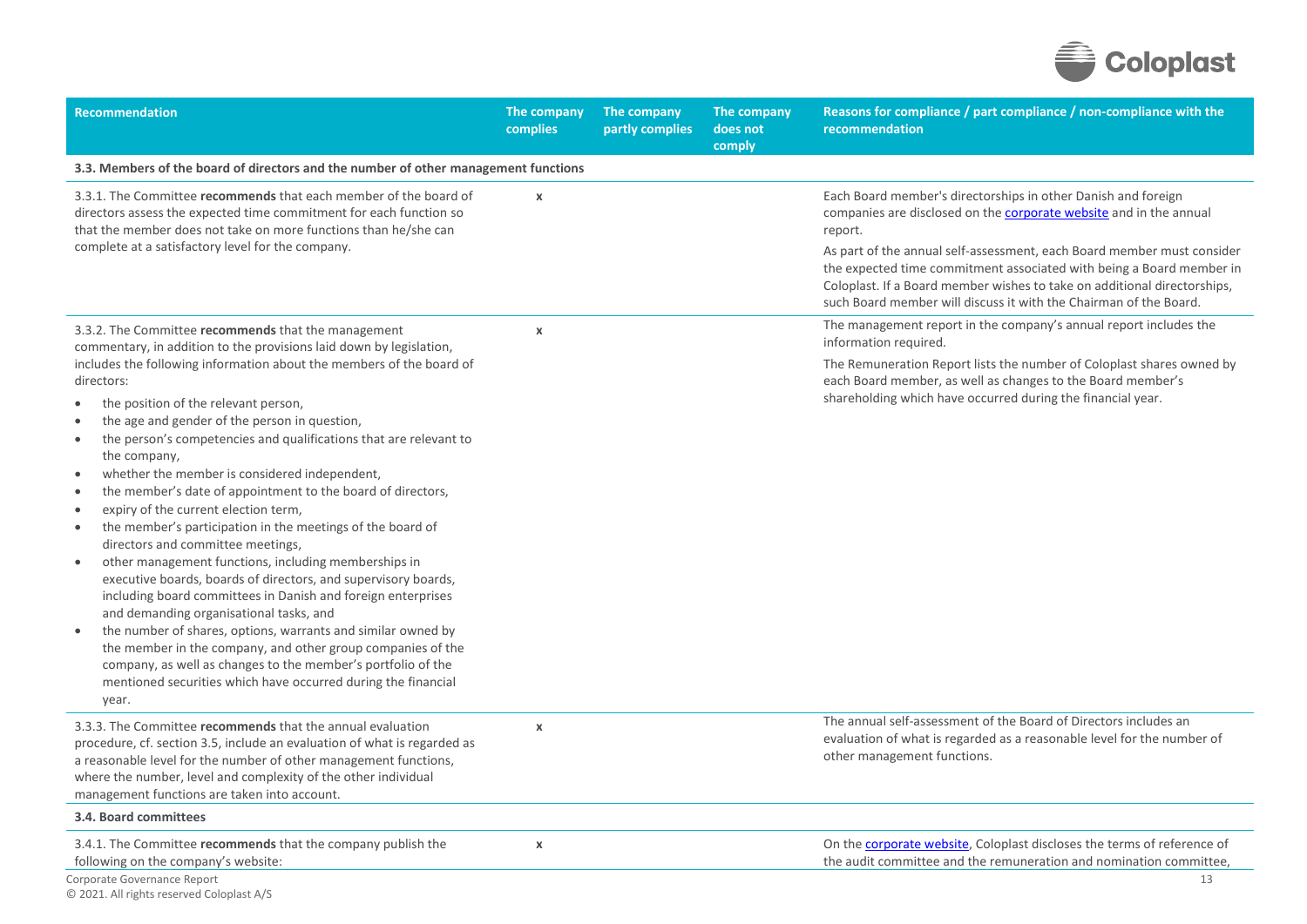

| <b>Recommendation</b>                                                                                                                                                                                                                                                                                                                                                                                           | The company<br>complies   | The company<br>partly complies | The company<br>does not<br>comply | Reasons for compliance / part compliance / non-compliance with the<br>recommendation                                                                                                                                                                                                                                                                                                                                               |
|-----------------------------------------------------------------------------------------------------------------------------------------------------------------------------------------------------------------------------------------------------------------------------------------------------------------------------------------------------------------------------------------------------------------|---------------------------|--------------------------------|-----------------------------------|------------------------------------------------------------------------------------------------------------------------------------------------------------------------------------------------------------------------------------------------------------------------------------------------------------------------------------------------------------------------------------------------------------------------------------|
| the terms of reference of the board committees,<br>the most important activities of the committees during the year<br>and the number of meetings held by each committee, and<br>the names of the members of each committee, including the<br>$\bullet$<br>chairmen of the committees, as well as information regarding<br>which members are independent members and which members<br>have special competencies. |                           |                                |                                   | respectively, the most important activities of and the number of meetings<br>held by each committee, the members of each committee including the<br>chairman and information on independence.                                                                                                                                                                                                                                      |
| 3.4.2. The Committee recommends that a majority of the members of<br>a board committee be independent.                                                                                                                                                                                                                                                                                                          |                           | $\boldsymbol{\mathsf{x}}$      |                                   | Coloplast has established an audit committee consisting of four board<br>members. Three members are considered independent in compliance<br>with the recommendation.<br>In addition, Coloplast has established a remuneration and nomination                                                                                                                                                                                       |
|                                                                                                                                                                                                                                                                                                                                                                                                                 |                           |                                |                                   | committee consisting of three board members, the majority of which are<br>considered non-independent.                                                                                                                                                                                                                                                                                                                              |
|                                                                                                                                                                                                                                                                                                                                                                                                                 |                           |                                |                                   | The Board of Directors has considered the composition of the committees<br>and finds that the current composition best covers the competencies<br>needed in each committee.                                                                                                                                                                                                                                                        |
| 3.4.3. The Committee recommends that the members of the board of<br>directors set up among its members an audit committee and that a<br>chairman is appointed who is not the chairman of the board of<br>directors.                                                                                                                                                                                             | $\boldsymbol{\mathsf{x}}$ |                                |                                   | Coloplast has established an audit committee. The chairman of the audit<br>committee is not the Chairman of the Board of Directors.                                                                                                                                                                                                                                                                                                |
| 3.4.4. The Committee recommends that, prior to the approval of the<br>annual report and other financial reports, the audit committee<br>monitors and reports to the board of directors about:<br>significant accounting policies,<br>significant accounting estimates,                                                                                                                                          | $\boldsymbol{\chi}$       |                                |                                   | The functions and duties of the audit committee are described in the<br>charter for the committee which is available on the corporate website.<br>The planning of the audit committee's tasks, including reporting to the<br>Board of Directors, complies with the recommendations. For interim<br>financial reports, the Board of Directors completes the described actions<br>that are otherwise handled by the Audit Committee. |
| related party transactions, and<br>$\bullet$<br>uncertainties and risks, including in relation to the outlook for the<br>$\bullet$<br>current year.                                                                                                                                                                                                                                                             |                           |                                |                                   |                                                                                                                                                                                                                                                                                                                                                                                                                                    |
| 3.4.5. The Committee recommends that the audit committee:<br>annually assesses the need for an internal audit function and, in<br>$\bullet$                                                                                                                                                                                                                                                                     | $\boldsymbol{\chi}$       |                                |                                   | Once a year, the audit committee assesses the need for an internal audit<br>function.                                                                                                                                                                                                                                                                                                                                              |
| such a case, presents mandates and recommendations on<br>selecting, appointing and removing the head of any internal audit<br>function and on the budget of the internal audit function,                                                                                                                                                                                                                        |                           |                                |                                   | Based on the recommendation from the audit committee, the Board of<br>Directors reviews, at least once a year, the adequacy of the internal<br>control systems.                                                                                                                                                                                                                                                                    |
| ensure that if an internal audit has been established, a<br>$\bullet$<br>description of its functions is approved by the board of directors,<br>ensure that if an internal audit has been established, adequate<br>$\bullet$<br>resources and competencies are allocated to carry out the work,<br>and                                                                                                          |                           |                                |                                   | The Board of Directors has assessed that the size and complexity of the<br>company currently do not necessitate the establishment of an internal<br>audit function.                                                                                                                                                                                                                                                                |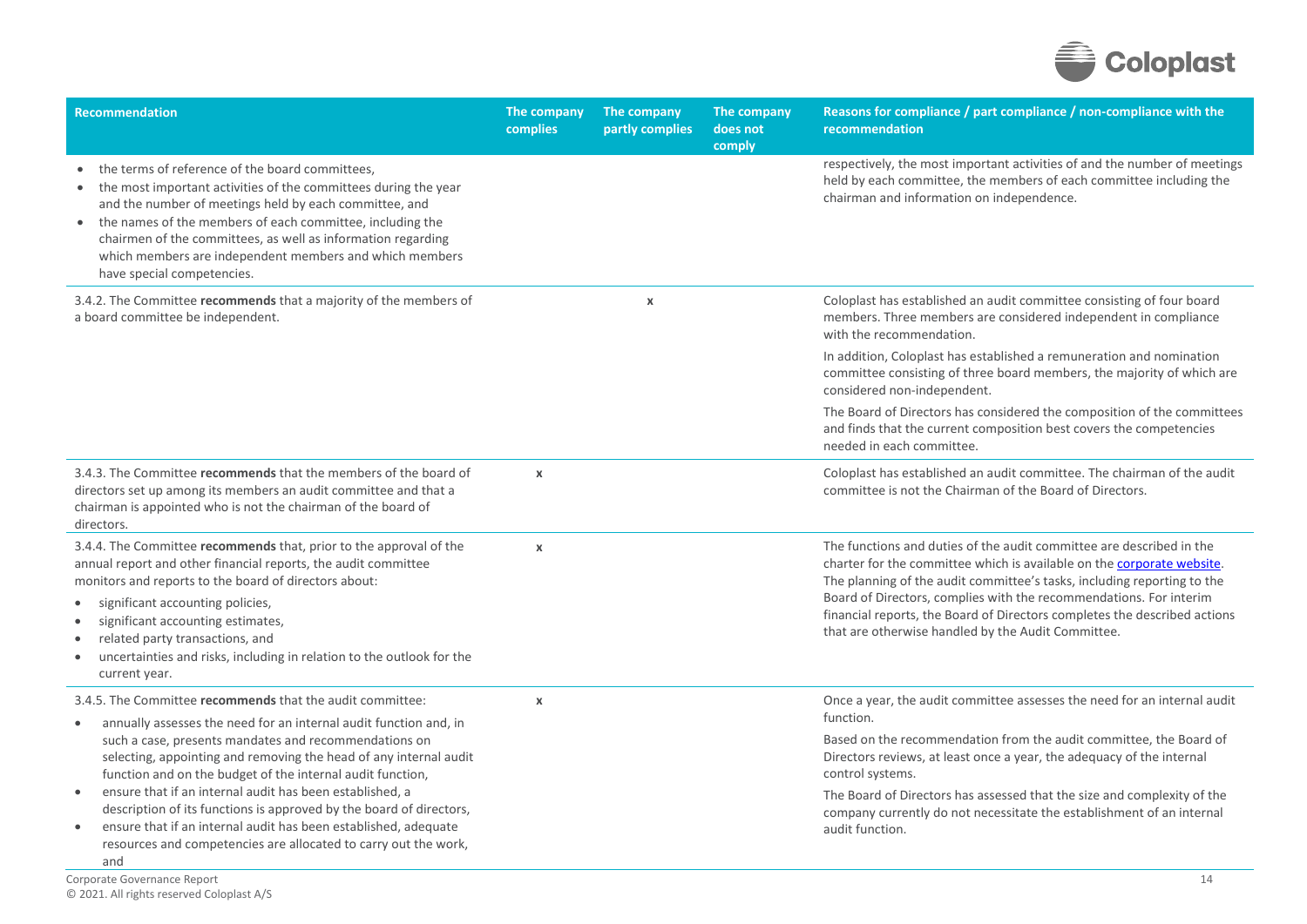

| Recommendation                                                                                                                                                                                                                                                                                                                                                                                                                                                                                                                                                                                                                                                                                                                                                                                                                                                                                                                                                                                                                                                                                             | The company<br>complies | The company<br>partly complies | The company<br>does not<br>comply | Reasons for compliance / part compliance / non-compliance with the<br>recommendation                                                                                                                                                                                                                                                                                                                                                                                                                                                                                                                                                                                                                                                                                                                                                   |
|------------------------------------------------------------------------------------------------------------------------------------------------------------------------------------------------------------------------------------------------------------------------------------------------------------------------------------------------------------------------------------------------------------------------------------------------------------------------------------------------------------------------------------------------------------------------------------------------------------------------------------------------------------------------------------------------------------------------------------------------------------------------------------------------------------------------------------------------------------------------------------------------------------------------------------------------------------------------------------------------------------------------------------------------------------------------------------------------------------|-------------------------|--------------------------------|-----------------------------------|----------------------------------------------------------------------------------------------------------------------------------------------------------------------------------------------------------------------------------------------------------------------------------------------------------------------------------------------------------------------------------------------------------------------------------------------------------------------------------------------------------------------------------------------------------------------------------------------------------------------------------------------------------------------------------------------------------------------------------------------------------------------------------------------------------------------------------------|
| monitor the executive board's follow-up on the conclusions and<br>$\bullet$<br>recommendations of the internal audit function.                                                                                                                                                                                                                                                                                                                                                                                                                                                                                                                                                                                                                                                                                                                                                                                                                                                                                                                                                                             |                         |                                |                                   |                                                                                                                                                                                                                                                                                                                                                                                                                                                                                                                                                                                                                                                                                                                                                                                                                                        |
| 3.4.6. The Committee recommends that the board of directors<br>establish a nomination committee, which is at least, responsible for<br>the following preparatory tasks:<br>describing the qualifications required by the board of directors<br>and the executive board and for a given position, indicating the<br>time expected to be spent carrying out a specific position, as well<br>as assessing the competencies, knowledge and experience found<br>in the two governing bodies,<br>annually assessing the structure, size, composition and results of<br>the board of directors and the executive board and recommend<br>any changes to the board of directors,<br>annually assessing the competencies, knowledge, experience and<br>succession of the individual members of management, and report<br>to the board of directors in this respect,<br>recommending candidates for the board of directors and the<br>executive board, and<br>proposing an action plan to the board of directors on the future<br>composition of the board of directors, including proposals for<br>specific changes. | $\pmb{\chi}$            |                                |                                   | Coloplast has established a joint remuneration and nomination<br>committee. The committee has stand-alone meetings on assignments<br>within the responsibility of a nomination committee and a remuneration<br>committee, respectively, and thus de facto functions as two committees<br>with overlapping members.<br>The functions and duties of the remuneration and nomination committee<br>are described in the committee's charter, which is available on the<br>corporate website. The planning of the remuneration and nomination<br>committee's tasks, including reporting to the Board of Directors, complies<br>with the recommendations.                                                                                                                                                                                    |
| 3.4.7. The Committee recommends that the board of directors<br>establish a remuneration committee, which is at least, responsible for<br>the following preparatory tasks:<br>• recommending the remuneration policy (including the "General<br>Guidelines for incentive-based Remuneration") to the board of<br>directors and the executive board for approval by the board of<br>directors prior to approval by the general meeting,<br>making proposals to the board of directors on remuneration for<br>members of the board of directors and the executive board, as<br>well as ensuring that the remuneration is in compliance with the<br>company's remuneration policy and the assessment of the<br>performance of the persons concerned. The committee should<br>have information on the total remuneration that members of the<br>board of directors and the executive board receive from other<br>companies in the group,<br>recommending a remuneration policy applicable for the company<br>in general, and                                                                                    | $\pmb{\chi}$            |                                |                                   | Coloplast has established a joint remuneration and nomination<br>committee. The committee has stand-alone meetings on assignments<br>within the responsibility of a nomination committee and a remuneration<br>committee, respectively, and thus de facto functions as two committees<br>with overlapping members.<br>The functions and duties of the remuneration and nomination committee<br>are described in the committee's charter, which is available on the<br>corporate website. The planning of the remuneration and nomination<br>committee's tasks, including reporting to the Board of Directors, complies<br>with the recommendations. Changes in the Danish Companies Act have<br>been implemented which partly amends this recommendation and<br>Coloplast complies with the rules set out in the Danish Companies Act. |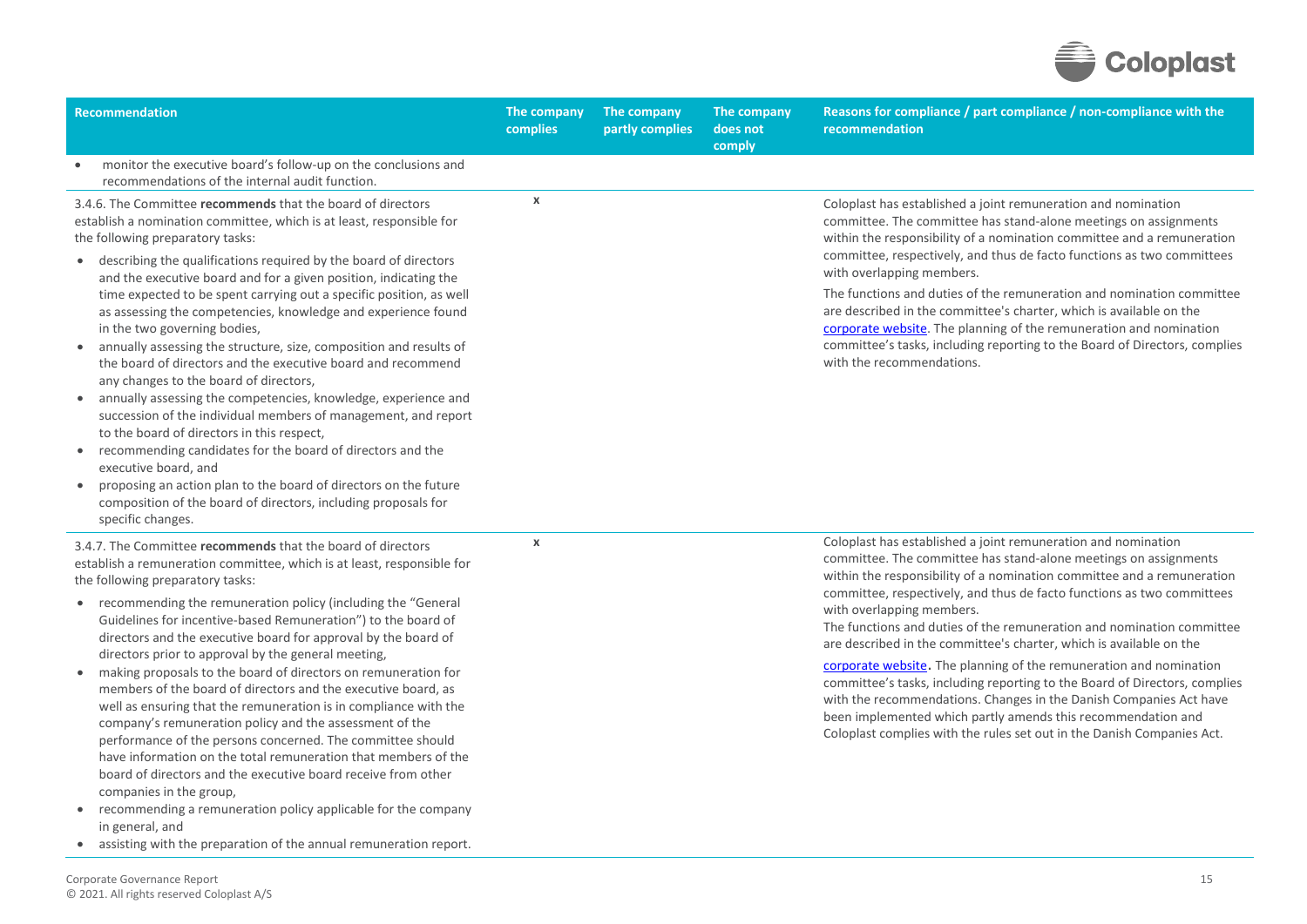

| <b>Recommendation</b>                                                                                                                                                                                                                                                                                                                                                                                                                                                                                                                                                                                                                                                                                                         | The company<br>complies | The company<br>partly complies | The company<br>does not<br>comply | Reasons for compliance / part compliance / non-compliance with the<br>recommendation                                                                                                                                                                                                                                                                                                                                                                                                                                                                                                                                                   |
|-------------------------------------------------------------------------------------------------------------------------------------------------------------------------------------------------------------------------------------------------------------------------------------------------------------------------------------------------------------------------------------------------------------------------------------------------------------------------------------------------------------------------------------------------------------------------------------------------------------------------------------------------------------------------------------------------------------------------------|-------------------------|--------------------------------|-----------------------------------|----------------------------------------------------------------------------------------------------------------------------------------------------------------------------------------------------------------------------------------------------------------------------------------------------------------------------------------------------------------------------------------------------------------------------------------------------------------------------------------------------------------------------------------------------------------------------------------------------------------------------------------|
| 3.4.8. The Committee recommends that the remuneration committee<br>do not consult with the same external advisers as the executive board<br>of the company.                                                                                                                                                                                                                                                                                                                                                                                                                                                                                                                                                                   | $\pmb{\chi}$            |                                |                                   | To the extent external advisers assist the remuneration committee, the<br>remuneration committee will not consult with the same external advisors<br>as the Executive Leadership Team.                                                                                                                                                                                                                                                                                                                                                                                                                                                 |
| 3.5. Evaluation of the performance of the board of directors and the executive board                                                                                                                                                                                                                                                                                                                                                                                                                                                                                                                                                                                                                                          |                         |                                |                                   |                                                                                                                                                                                                                                                                                                                                                                                                                                                                                                                                                                                                                                        |
| 3.5.1. The Committee recommends that the board of directors<br>establishes an evaluation procedure for an annual evaluation of the<br>board of directors and the individual members.<br>External assistance should be obtained at least every third year. The<br>evaluation should inter alia include:<br>contribution and results,<br>$\bullet$<br>cooperation with the executive board,                                                                                                                                                                                                                                                                                                                                     | $\boldsymbol{\chi}$     |                                |                                   | The Board of Directors continuously assesses the work of the Board,<br>including the contributions of the individual board members as well as the<br>achievements of the Board collectively. Further, the Board of Directors<br>has established a process which ensures that the Board performs a self-<br>assessment at least once a year. The Chairman is responsible for carrying<br>out the assessment, and the results are discussed by the entire Board of<br>Directors.<br>The results and the procedure of the assessment are disclosed in the                                                                                 |
| the chairman's leadership of the board of directors,<br>$\bullet$<br>the composition of the board of directors (including<br>$\bullet$<br>competencies, diversity and the number of members),<br>the work in the committees and the committee structure, and<br>$\bullet$<br>the organisation and quality of the material that is submitted to<br>the board of directors.<br>The evaluation procedure and the general conclusions should be<br>described in the management commentary and on the company's<br>website. The chairman should account for the evaluation of the board<br>of directors, including the process and general conclusions, on the<br>general meeting prior to the election of the board of directors. |                         |                                |                                   | management report and on the corporate website.<br>On an ongoing basis and at least once a year as part of the Board's self-<br>assessment it is assessed whether the Board as a whole needs new<br>competencies or expertise.<br>In 2019 and 2020, the annual self-assessment of the Board of Directors<br>has been carried out with assistance from an external party. In 2021. The<br>annual self-assessment has been carried out without assistance from an<br>external party.<br>The Chairman will account for the evaluation of the Board of Directors,<br>including the process and general conclusions, on the general meeting |
| 3.5.2. The Committee recommends that at least once annually, the<br>board of directors evaluate the work and performance of the<br>executive board in accordance with pre- defined criteria.<br>Furthermore, the board of directors should evaluate the need for<br>changes to the structure and composition of the executive board, in<br>light of the company's strategy.                                                                                                                                                                                                                                                                                                                                                   | $\boldsymbol{\chi}$     |                                |                                   | prior to the election of the Board of Directors.<br>The Chairman and Deputy Chairman perform an annual assessment of the<br>Executive Leadership Team's work and results, including the structure and<br>composition of the Executive Leadership Team in light of the company's<br>strategy. The assessment and any relevant actions are discussed by the<br>entire Board without the presence of the Executive Leadership Team and<br>is subsequently presented to the Executive Leadership Team.                                                                                                                                     |
| 3.5.3. The Committee recommends that the executive board and the<br>board of directors establish a procedure according to which their<br>cooperation is evaluated annually through a formalised dialogue<br>between the chairman of the board of directors and the chief<br>executive officer, and that the outcome of the evaluation be<br>presented to the board of directors.                                                                                                                                                                                                                                                                                                                                              | $\boldsymbol{\chi}$     |                                |                                   | Coloplast has established a procedure according to which the cooperation<br>between the Board of Directors and the Executive Leadership Team is<br>evaluated annually through a formalised dialogue between the Chairman<br>of the Board of Directors and the Chief Executive Officer, and the<br>outcome of the evaluation is presented to the entire Board of Directors.                                                                                                                                                                                                                                                             |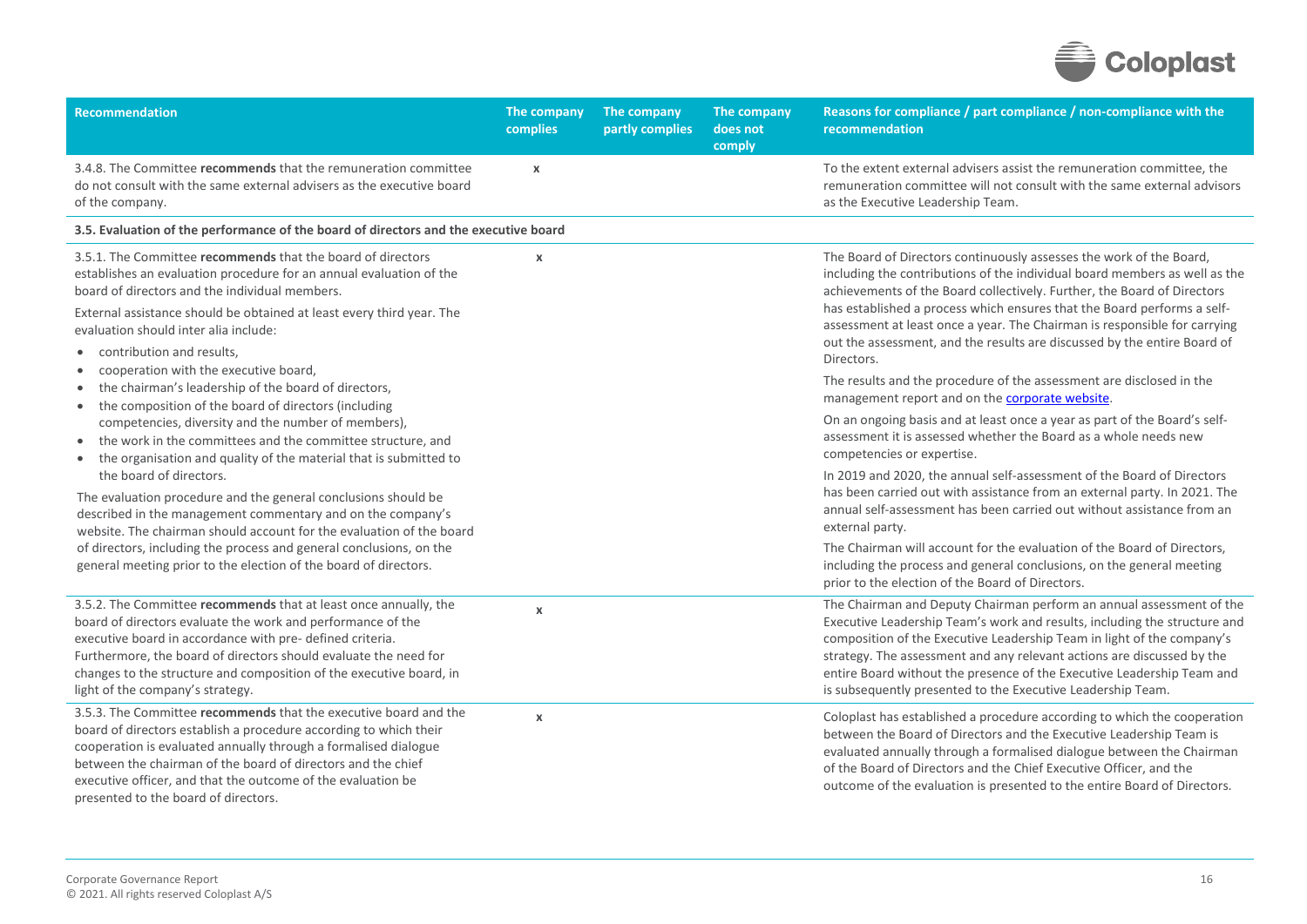

| <b>Recommendation</b>                                                                                                                                                                                                                                               | The company<br>complies | The company<br>partly complies | The company<br>does not<br>comply | Reasons for compliance / part compliance / non-compliance with the<br>recommendation                                                                                                                                                                                                                |
|---------------------------------------------------------------------------------------------------------------------------------------------------------------------------------------------------------------------------------------------------------------------|-------------------------|--------------------------------|-----------------------------------|-----------------------------------------------------------------------------------------------------------------------------------------------------------------------------------------------------------------------------------------------------------------------------------------------------|
|                                                                                                                                                                                                                                                                     |                         |                                |                                   |                                                                                                                                                                                                                                                                                                     |
| 4. Remuneration of Management                                                                                                                                                                                                                                       |                         |                                |                                   |                                                                                                                                                                                                                                                                                                     |
| 4.1. Form and content of the remuneration policy                                                                                                                                                                                                                    |                         |                                |                                   |                                                                                                                                                                                                                                                                                                     |
| 4.1.1. The Committee recommends that the board of directors<br>prepare a remuneration policy for the board of directors and the<br>executive board, which includes<br>• a detailed description of the components of the remuneration for                            | $\mathbf x$             |                                |                                   | The Board of Directors has adopted a remuneration policy which sets out<br>the general guidelines for the company's remuneration of members of the<br>Board of Directors and the Executive Management. The remuneration<br>policy also complies with the rules set out in the Danish Companies Act. |
| members of the board of directors and the executive board,<br>• the reasons for choosing the individual components of the                                                                                                                                           |                         |                                |                                   | The remuneration policy is submitted for approval at the general meeting<br>in accordance with the recommendations.                                                                                                                                                                                 |
| remuneration,<br>• a description of the criteria that form the basis for the balance<br>between the individual components of the remuneration, and                                                                                                                  |                         |                                |                                   | The remuneration policy states that members of the Board of Directors<br>receive a fixed annual fee and remuneration paid to members of the<br>Executive Management consists of a fixed and a variable component.                                                                                   |
| • an explanation for the correlation between the remuneration<br>policy and the company's long-term value creation and relevant<br>related goals.                                                                                                                   |                         |                                |                                   | The fixed component consists of a net salary, pension contribution and<br>other benefits. The variable component consists of a cash bonus and<br>stock options.                                                                                                                                     |
| The remuneration policy should be approved by the general meeting<br>at least every fourth year and upon any material amendments and it<br>should be published on the company's website.                                                                            |                         |                                |                                   | The remuneration policy is available on the <b>corporate website</b> .                                                                                                                                                                                                                              |
| 4.1.2. The Committee recommends that if the remuneration policy<br>includes variable components,<br>• limits should be set on the variable components of the total<br>remuneration package,                                                                         | $\mathbf x$             |                                |                                   | The remuneration policy defines limits for the variable components, and<br>the Board of Directors believes there is a reasonable and balanced<br>composition between the remuneration for members of the Executive<br>Management and the value creation for the shareholders.                       |
| • a reasonable and balanced composition should be maintained<br>between remuneration for members of management and the                                                                                                                                              |                         |                                |                                   | Variable components are subject to clear performance criteria and<br>measurability is objective.                                                                                                                                                                                                    |
| value creation for shareholders in the short and long term,<br>• clarity should be established about performance criteria and                                                                                                                                       |                         |                                |                                   | Long-term remuneration components have a vesting period of three<br>years.                                                                                                                                                                                                                          |
| measurability for the award of variable components,<br>variable remuneration should not only consist of short-term<br>remuneration components, and that long-term remuneration<br>components must have a vesting or maturity period of at least<br>three years, and |                         |                                |                                   | Variable remuneration components are subject to customary claw back<br>clauses.                                                                                                                                                                                                                     |
| the company should have the ability to reclaim, in full or in part,<br>variable components of remuneration that were paid on the basis<br>of information, which subsequently are found to be incorrect.                                                             |                         |                                |                                   |                                                                                                                                                                                                                                                                                                     |
| 4.1.3. The Committee recommends that remuneration of members of<br>the board of directors does not include share options or warrants.                                                                                                                               | $\boldsymbol{\chi}$     |                                |                                   | Members of the Board of Directors receive a fixed annual fee and are not<br>eligible for share option or warrant programmes. Employee elected Board                                                                                                                                                 |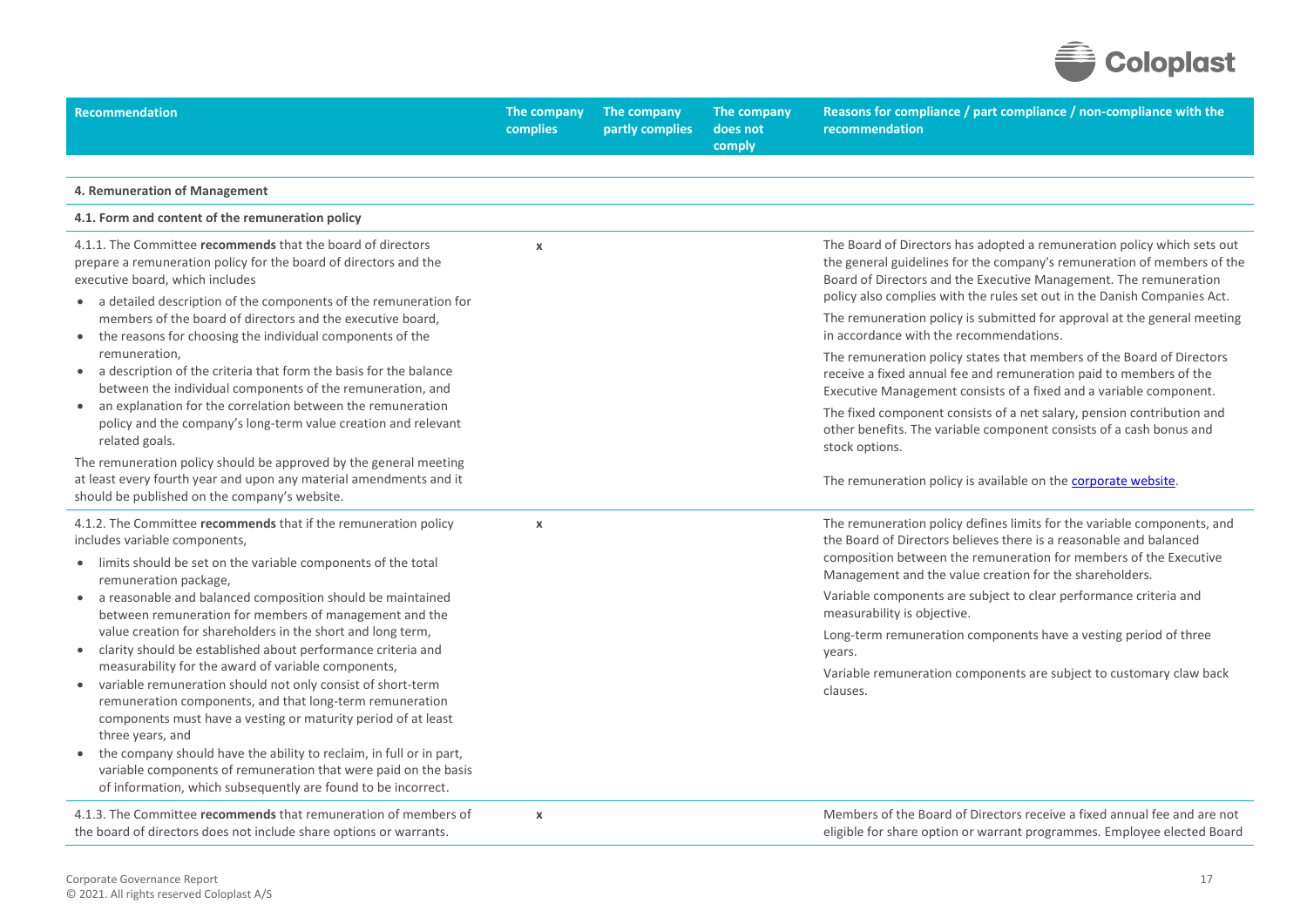

| <b>Recommendation</b>                                                                                                                                                                                                                                                                                                                                                                                                                                                                                                                                                                                                                | The company<br>complies | The company<br>partly complies | The company<br>does not<br>comply | Reasons for compliance / part compliance / non-compliance with the<br>recommendation                                                                                                                                                                                                                                                                                                                                                                                                                                      |
|--------------------------------------------------------------------------------------------------------------------------------------------------------------------------------------------------------------------------------------------------------------------------------------------------------------------------------------------------------------------------------------------------------------------------------------------------------------------------------------------------------------------------------------------------------------------------------------------------------------------------------------|-------------------------|--------------------------------|-----------------------------------|---------------------------------------------------------------------------------------------------------------------------------------------------------------------------------------------------------------------------------------------------------------------------------------------------------------------------------------------------------------------------------------------------------------------------------------------------------------------------------------------------------------------------|
|                                                                                                                                                                                                                                                                                                                                                                                                                                                                                                                                                                                                                                      |                         |                                |                                   | members may participate in share-based incentive programmes in their<br>capacity as employees.                                                                                                                                                                                                                                                                                                                                                                                                                            |
| 4.1.4. The Committee recommends that if, in relation to long-term<br>incentive programmes, a share-based remuneration is used, the<br>programmes should have a vesting or maturity period of at least three<br>years after being allocated and should be roll-over programmes, i.e.<br>the options should be granted periodically.                                                                                                                                                                                                                                                                                                   | $\pmb{\chi}$            |                                |                                   | Coloplast's long-term incentive programme consists of share options.<br>As a general rule share options are granted periodically. The share options<br>have a term of five years and are exercisable after three years. The<br>number of share options awarded to each member of the Executive<br>Management and their value is disclosed in the annual report and the<br>remuneration report.<br>Share options in the Executive Management share option plan are<br>covered by the company's holding of treasury shares. |
| 4.1.5. The Committee recommends that the total value of the<br>remuneration relating to the noticed period, including severance pay,<br>does not exceed two years of remuneration, including all components<br>of the remuneration.                                                                                                                                                                                                                                                                                                                                                                                                  | $\pmb{\chi}$            |                                |                                   | The total value of remuneration relating to the notice period is capped at<br>a maximum of two years' remuneration, including all components of the<br>remuneration.                                                                                                                                                                                                                                                                                                                                                      |
| 4.2. Disclosure of remuneration                                                                                                                                                                                                                                                                                                                                                                                                                                                                                                                                                                                                      |                         |                                |                                   |                                                                                                                                                                                                                                                                                                                                                                                                                                                                                                                           |
| 4.2.1. The Committee recommends that the company's remuneration<br>policy and compliance with this policy be explained and justified<br>annually in the chairman's statement at the company's general<br>meeting.                                                                                                                                                                                                                                                                                                                                                                                                                    | $\boldsymbol{\chi}$     |                                |                                   | Coloplast's remuneration policy and compliance with the policy is<br>explained and motivated in the Chairman's report at the company's<br>annual general meeting.                                                                                                                                                                                                                                                                                                                                                         |
| 4.2.2. The Committee recommends that shareholders at the general<br>meeting consider proposals for approval of remuneration for the<br>board of directors for the current financial year.                                                                                                                                                                                                                                                                                                                                                                                                                                            | $\pmb{\chi}$            |                                |                                   | Remuneration for the current financial year at the time of the annual<br>general meeting is a fixed agenda item on Coloplast's annual general<br>meeting.                                                                                                                                                                                                                                                                                                                                                                 |
| 4.2.3. The Committee recommends that the company prepares a<br>remuneration report that includes information on the total<br>remuneration received by each member of the board of directors and<br>the executive board from the company and other companies in the<br>group and associated companies for the last three years, including<br>information on the most important content of retention and<br>resignation arrangements and that the correlation between the<br>remuneration and company strategy and relevant related goals be<br>explained.<br>The remuneration report should be published on the company's<br>website. | $\pmb{\chi}$            |                                |                                   | Coloplast prepares a remuneration report containing at least the<br>information set out in the recommendations and in compliance with the<br>applicable rules in the Danish Companies Act. The remuneration report is<br>available at the corporate website.                                                                                                                                                                                                                                                              |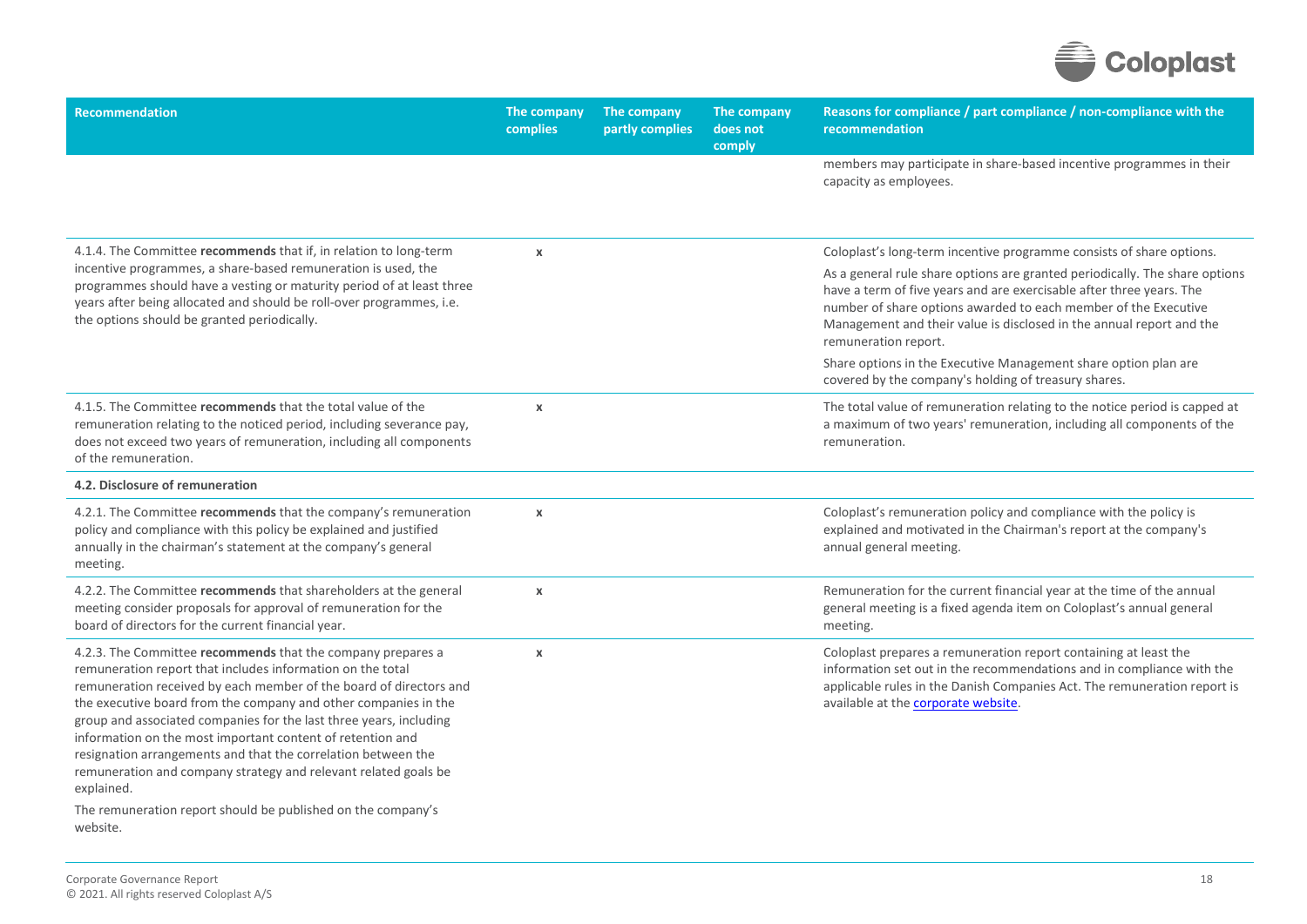

| <b>Recommendation</b>                                                                                                                                                                                                                                                                                                                                                                                                                              | The company<br>complies | The company<br>partly complies | The company<br>does not<br>comply | Reasons for compliance / part compliance / non-compliance with the<br>recommendation                                                                                                                                                                               |
|----------------------------------------------------------------------------------------------------------------------------------------------------------------------------------------------------------------------------------------------------------------------------------------------------------------------------------------------------------------------------------------------------------------------------------------------------|-------------------------|--------------------------------|-----------------------------------|--------------------------------------------------------------------------------------------------------------------------------------------------------------------------------------------------------------------------------------------------------------------|
|                                                                                                                                                                                                                                                                                                                                                                                                                                                    |                         |                                |                                   |                                                                                                                                                                                                                                                                    |
| 5. Financial reporting, risk management and audits                                                                                                                                                                                                                                                                                                                                                                                                 |                         |                                |                                   |                                                                                                                                                                                                                                                                    |
| 5.1. Identification of risks and transparency about other relevant information                                                                                                                                                                                                                                                                                                                                                                     |                         |                                |                                   |                                                                                                                                                                                                                                                                    |
| 5.1.1. The Committee recommends that the board of directors<br>consider and in the management commentary account for the most<br>important strategic and business-related risks, risks in connection with<br>the financial reporting as well as for the company's risk management.                                                                                                                                                                 | $\boldsymbol{\chi}$     |                                |                                   | The management in each of Coloplast's individual business units and staff<br>functions are responsible for identifying and managing risks in their part<br>of the organisation. The most significant risks are reported quarterly to<br>Corporate Risk Management. |
|                                                                                                                                                                                                                                                                                                                                                                                                                                                    |                         |                                |                                   | This reporting process together with interviews with relevant employees<br>leads to a quarterly risk update to the Executive Leadership Team and the<br>Board of Directors.                                                                                        |
|                                                                                                                                                                                                                                                                                                                                                                                                                                                    |                         |                                |                                   | The Executive Leadership Team is responsible for the company's overall<br>approach to risk taking and for aligning this approach with Coloplast's<br>overall strategies and policies.                                                                              |
|                                                                                                                                                                                                                                                                                                                                                                                                                                                    |                         |                                |                                   | The Executive Leadership Team is also responsible for validating risk<br>responses to the most significant risks.                                                                                                                                                  |
|                                                                                                                                                                                                                                                                                                                                                                                                                                                    |                         |                                |                                   | The Board of Directors reviews and considers, on a quarterly basis, the<br>conclusions and recommendations submitted by the Executive Leadership<br>Team.                                                                                                          |
|                                                                                                                                                                                                                                                                                                                                                                                                                                                    |                         |                                |                                   | The Management's report in the annual report contains information<br>about the company's risk management of material risks.                                                                                                                                        |
| 5.2. Whistleblower scheme                                                                                                                                                                                                                                                                                                                                                                                                                          |                         |                                |                                   |                                                                                                                                                                                                                                                                    |
| 5.2.1. The Committee recommends that the board of directors<br>establish a whistleblower scheme for expedient and confidential<br>notification of serious wrongdoing or suspicions thereof.                                                                                                                                                                                                                                                        | $\boldsymbol{\chi}$     |                                |                                   | Coloplast established a global whistleblower scheme in October 2010 to<br>enable expedient and confidential reporting of unlawful or unethical<br>behaviour. The scheme allows employees as well as external parties to<br>report online or through an app.        |
| 5.3. Contact to auditor                                                                                                                                                                                                                                                                                                                                                                                                                            |                         |                                |                                   |                                                                                                                                                                                                                                                                    |
| 5.3.1. The Committee recommends that the board of directors ensure<br>regular dialogue and exchange of information between the auditor<br>elected by the general meeting and the board of directors, including<br>that the board of directors and the audit committee meet with the<br>auditor elected by the general meeting at least once annually without<br>the executive board present. This also applies to the internal auditor,<br>if any. | $\pmb{\times}$          |                                |                                   | The Board of Directors has regular contact with the auditors.                                                                                                                                                                                                      |
|                                                                                                                                                                                                                                                                                                                                                                                                                                                    |                         |                                |                                   | In addition, the auditors attend audit committee meetings, and they<br>always attend the board meeting at which the annual report is discussed<br>and approved.                                                                                                    |
|                                                                                                                                                                                                                                                                                                                                                                                                                                                    |                         |                                |                                   | The Board of Directors meets with the auditors at least once a year<br>without the presence of the Executive Leadership Team.                                                                                                                                      |
|                                                                                                                                                                                                                                                                                                                                                                                                                                                    |                         |                                |                                   | The auditors are also present at the general meeting.                                                                                                                                                                                                              |